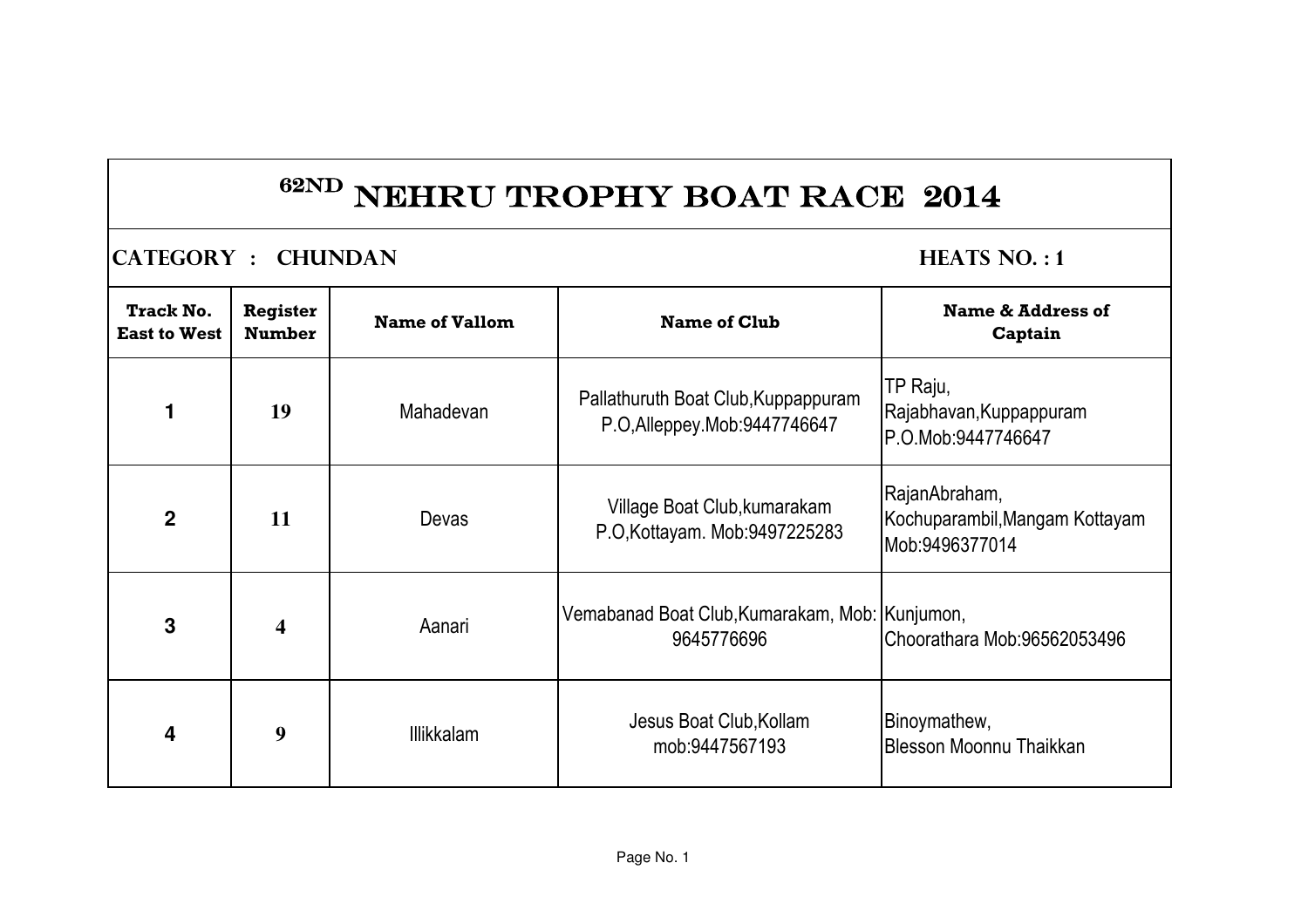**CATEGORY : CHUNDAN HEATS NO: 2** 

| <b>Track No.</b><br><b>East to West</b> | Register<br><b>Number</b> | <b>Name of Vallom</b> | <b>Name of Club</b>                                                  | <b>Name &amp; Address of</b><br>Captain                                                                                                                 |
|-----------------------------------------|---------------------------|-----------------------|----------------------------------------------------------------------|---------------------------------------------------------------------------------------------------------------------------------------------------------|
|                                         | $\mathbf{1}$              | Aayaparambu Paandi    | Thayamkari Boat Club, Thayamkari P.O,<br>Edathua Mob: 9946677762     | Antony Vallavanthara,<br>Chairman&Managing Director, Glory<br>Apex Int'l LLC, P.O Box-2945, Posta code-<br>112, Sultanate of Oman.<br>lMob:+96899343674 |
| $\overline{2}$                          | 8                         | Vellamkulangara       | Town Boat Club, Kumarakam,<br>Mob:9895627747                         | Puthanmadam,<br>Dr.PR Kumar,<br>Marathyathuruth, Aymanam,<br>Mob:9447056377                                                                             |
| 3                                       | 17                        | Chambakulam           | United Boat Club, Kainakari P.O,<br>Aattuvathala                     | Jeorge Thomas, Thevarkod, Kainakari<br>Mob:9447347416                                                                                                   |
| 4                                       | 15                        | St. Payas Tenth       | St.Payas tenth Boat Club,<br>Mancomp P.O.<br>Alleppey.Mob:9946037822 | Primal C Thomas,<br>Kokkoth veedu, Thathampally<br>P.O, Alleppey .Mob: 9847030776                                                                       |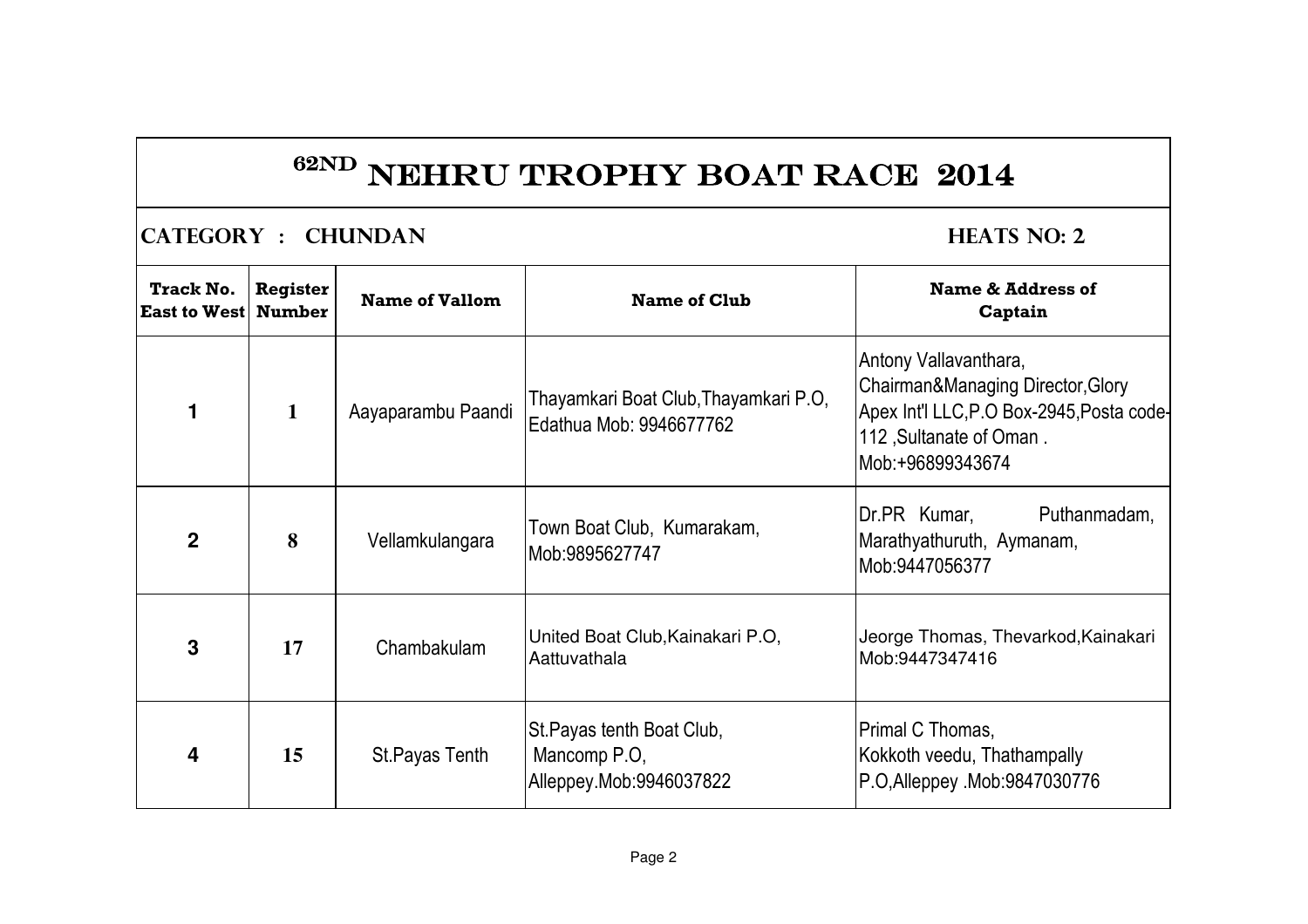**CATEGORY : CHUNDAN HEATS NO. : 3** 

| <b>Track No.</b><br><b>East to West</b> | <b>Register</b><br><b>Number</b> | <b>Name of Vallom</b> | <b>Name of Club</b>                                                                            | Name & Address of<br>Captain                                                |
|-----------------------------------------|----------------------------------|-----------------------|------------------------------------------------------------------------------------------------|-----------------------------------------------------------------------------|
|                                         | <b>20</b>                        | Jawahar Thayankari    | Thiruvaarpp Boat Club,<br>Thiruvaarpp P.O, Kottayam                                            | Jameskutty Jacob,<br>Thekkechira Thiruvaarpp<br>P.O.Mob:9447598520          |
| $\overline{2}$                          | 5                                | Pulimkunnu            | <b>PBC Boat Club, Payippad</b>                                                                 | Navas,<br>Naalu Thengil Kizhakkethil, Payippad<br>P.O. Mob:9747616333       |
| 3                                       | 16                               | Karuvatta Puthan      | Kangaroos Boat Club, Puramthadam<br>Nikath, Eramalloor Mob:9744680865 Chittoor Road, Ernakulam | Sabu George,<br>Punnakkaattuseri, Vaduthala P.O,<br>Mob:9744253737          |
| 4                                       | $\overline{7}$                   | Payippadan            | Punnamada Boat Club, Alleppey<br>mob: 9847301733                                               | Renju Abraham,<br>ValiyedathGeorgekkutty,<br>Chekkaparambil, Mob:9895730944 |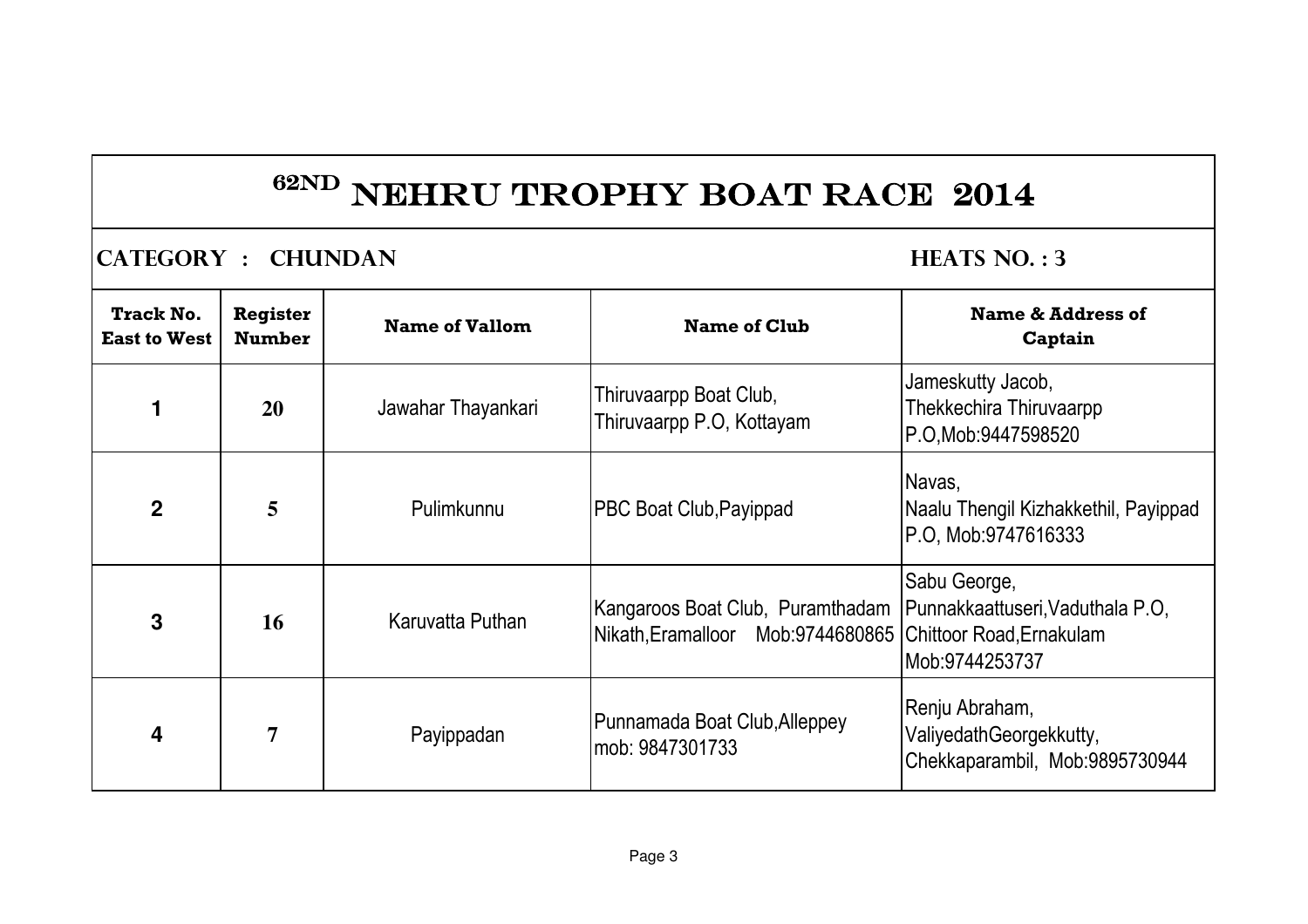### **CATEGORY : CHUNDAN HEATS NO. : 4**

| Track No.<br><b>East to West</b> | <b>Register</b><br><b>Number</b> | <b>Name of Vallom</b> | <b>Name of Club</b>                                                                | Name & Address of<br>Captain                                                           |
|----------------------------------|----------------------------------|-----------------------|------------------------------------------------------------------------------------|----------------------------------------------------------------------------------------|
| 1                                | 3                                | <b>Sree Ganesan</b>   | Freedom Boat Club, kainakiri, FBC<br>kainakiri, Pollayil Building, mob: 9567802824 | Arunkumar,<br>Karthirappally, Karichal                                                 |
| $\mathbf{2}$                     | 18                               | Karichal              | Mob<br>St. Sebastyan Boat Club, Ernakulam<br>:8547319680                           | Ajith Muchangan,<br>Muchangath Veed,<br>Mob:8547319680                                 |
| 3                                | 21                               | Cheruthana            | Town Boat Club, Nehru Trophy Ward,<br>Avalukkunnu P.O,<br>Alleppey.Mob:9895327661  | Shaibu K John,<br><b>Mathew</b><br>Builders, kaithavana, Alleppey-3.<br>Mob:9447057999 |
| 4                                | 10                               | St.George             | St.George, Kollam Mob: 9447865688                                                  | George D kattil,<br>Kollam.Mob:9895015949                                              |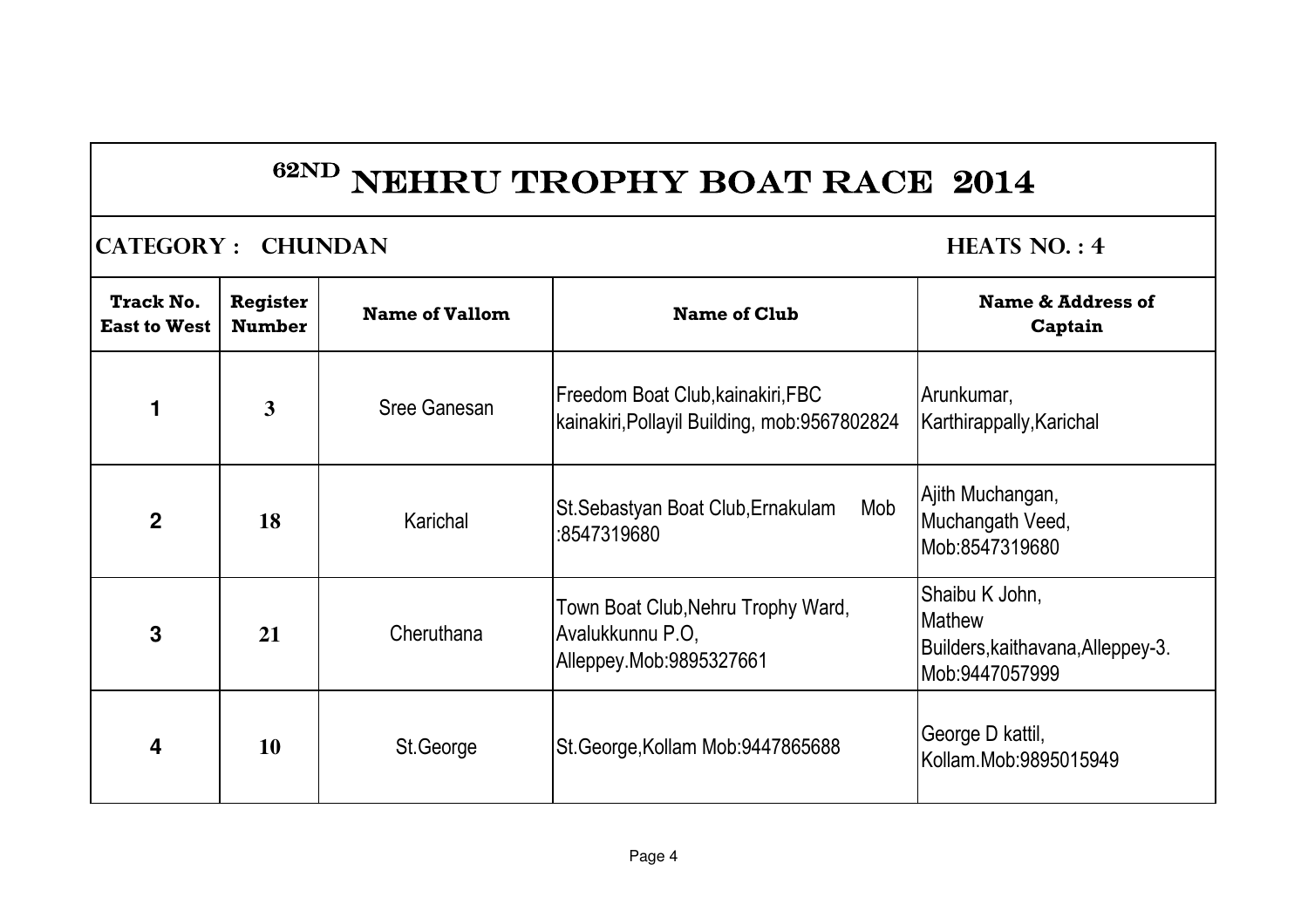| <b>62ND</b><br><b>VEHRU TROPHY BOAT RACE 2014</b>     |                           |                        |                                                                           |                                                                                         |  |
|-------------------------------------------------------|---------------------------|------------------------|---------------------------------------------------------------------------|-----------------------------------------------------------------------------------------|--|
| <b>CATEGORY:</b><br><b>CHUNDAN</b><br><b>B' GRADE</b> |                           |                        | <b>PRADARSHANAM</b>                                                       |                                                                                         |  |
| <b>Track No.</b><br><b>East to West</b>               | Register<br><b>Number</b> | <b>Name of Vallom</b>  | <b>Name of Club</b>                                                       | Name & Address of<br>Captain                                                            |  |
|                                                       | 14                        | Karthikeyan            | SH Boat Club, Aarunutum Paadam,<br>Kianakiri, Ph: 0477-2724142            | Vargese Joseph (sabu),<br>Malayampuram,<br>Avalookkunnu P.O.<br>Alleppey.Mob:9847057909 |  |
| $\overline{2}$                                        | 6                         | Vadakkeaatupuram       | Kavalam Lion Boat club,<br>Kavalam.Mob:974504298                          | Josmon,Puthan purakkal,<br>Mob:8542859149                                               |  |
| 3                                                     | $\overline{2}$            | Karuvata Sreevinayakan | Gurudeva Boat Club, Thurthyakari<br>Mob:9446165698                        | Sureshkumar,<br>Sures bhavan,<br>Chathurthyakari P.O,<br>Mob:9400602913                 |  |
| $\overline{\mathbf{4}}$                               | 12                        | Valiya Divanji         | Junior CBC, Kottaram<br>House, Changakari P.O,<br>Alleppey.Mob:9961404357 | KC Kunjumon,<br>Kottaram House,<br>Changamkari P.O,<br>Alleppey.Mon: 9961404357         |  |
| 5                                                     | 22                        | St.Joseph              | Navavijaya Boat club, Nadubhagam,<br>Chambakulam, Mob: 8891874946         | Shaji s, Shaji sadanam,<br>Chambakulam<br>Mob:8891874946                                |  |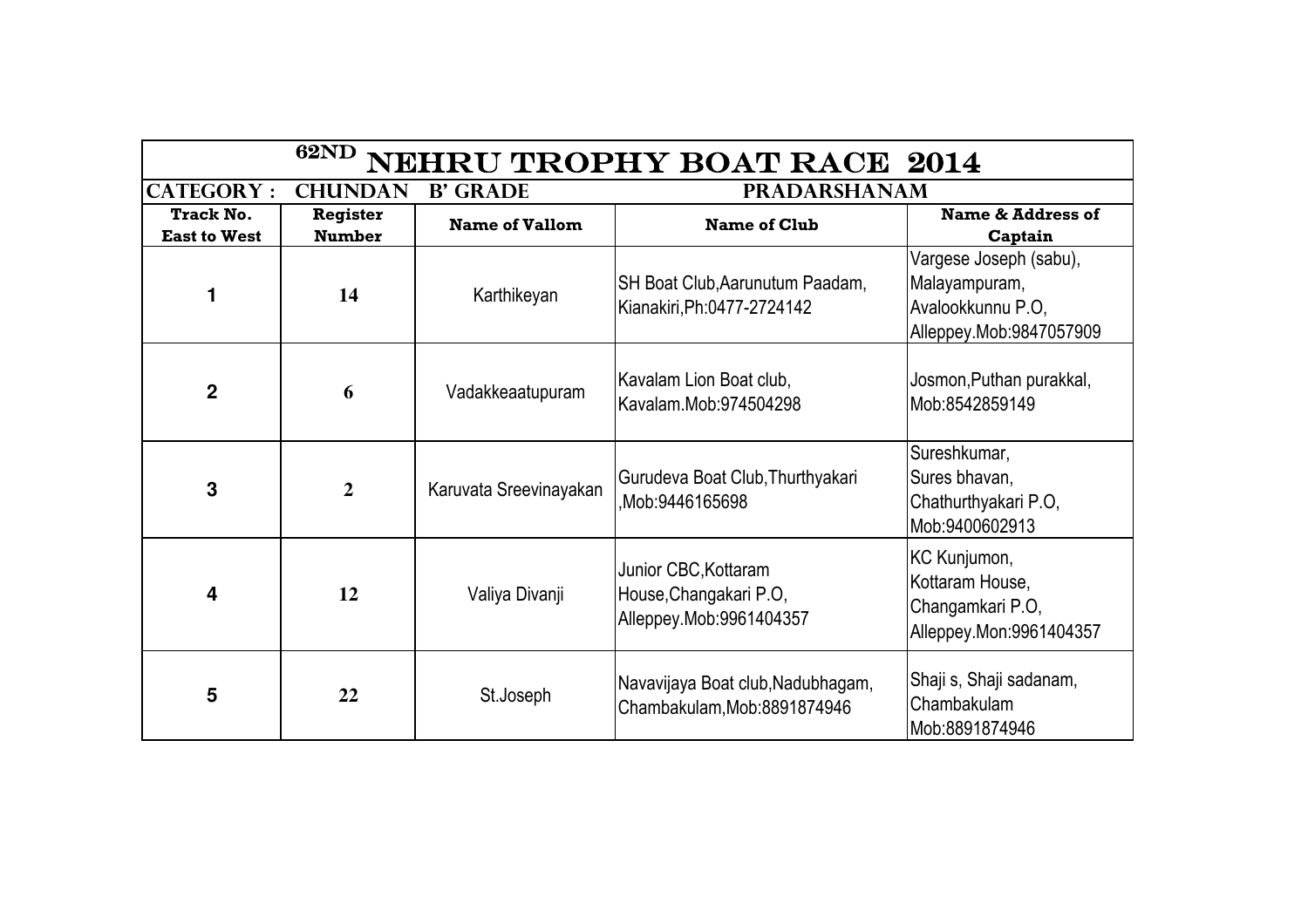### **CATEGORY : VEPPU 'A' GRADE HEATS NO. : 1**

| <b>Track No.</b><br><b>East to West</b> | <b>Register</b><br><b>Number</b> | <b>Name of Vallom</b> | <b>Name of Club</b>                                                 | <b>Name &amp; Address of</b><br>Captain                          |
|-----------------------------------------|----------------------------------|-----------------------|---------------------------------------------------------------------|------------------------------------------------------------------|
|                                         | 25                               | Kottapparamban        | Kumanam Boat Club,<br>KumamnamP.O,Kottayam.<br>Mob:9847867736       | Jabimuppathra North,<br>Kummanam, Kottayam.<br>Mob:9847867736    |
| $\mathbf 2$                             | 24                               | Ambalakkadavan        | Ambalakadavil Boat Club, Paripp P.O,<br>Kottayam Mob:9249457599     | Jeybu Jacob, malikayil,<br>Mob:9447462811                        |
| 3                                       | 29                               | Udayam parambil       | Sivasakthi, Chembuthara, Kalarkod,<br>Mob: 9037014525               | Jayachandran G,<br>Chembuthara, Kalarkod,<br>sanathanapuram P.O. |
| 4                                       | <b>26</b>                        | Asha Pulikkakalam     | NCDC, Kaippuzha Mutt, Cheeppukkal<br>P.O, Kumarakam, Mob:9447972836 | Bijumon, Thaiparambil,<br>Cheeppunkal P.O,<br>Mob:9846407069     |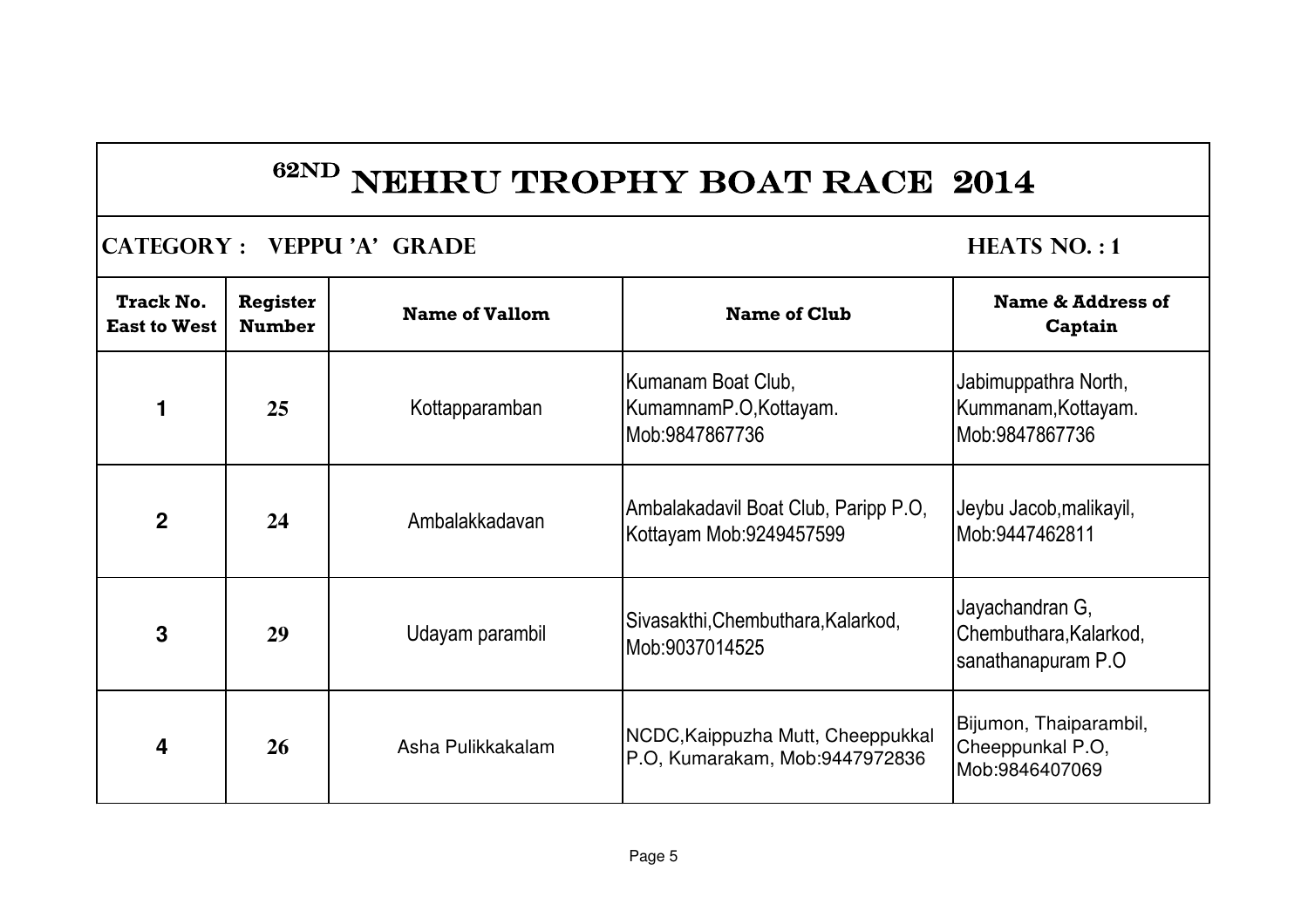### **CATEGORY : VEPPU 'A' GRADE HEATS NO. : 2**

| <b>Track No.</b><br><b>East to West</b> | <b>Register</b><br><b>Number</b> | <b>Name of Vallom</b> | <b>Name of Club</b>                                                                | <b>Name &amp; Address of</b><br>Captain                                                 |
|-----------------------------------------|----------------------------------|-----------------------|------------------------------------------------------------------------------------|-----------------------------------------------------------------------------------------|
|                                         | 27                               | Punnathravengazhi     | Natakkam Boat<br>Club, karimbin Kalekkadavu, Pallam<br>P.O, Kottayam.Mob:860160428 | Jaya Mohan PG,<br>Pathinettilchira, Pallam P.O.<br>Kottayam.Mob:9605147335              |
| $\mathbf 2$                             | 28                               | Venugopal             | St. Pious Tenth Boat Club, Mancompu.<br>Ph: 9497335498                             | Prof. A.J. Chacko,<br>Edayadi, Mancompu P.O. Ph:<br>9447473432                          |
| 3                                       |                                  |                       |                                                                                    |                                                                                         |
| 4                                       | 23                               | Patteripurakkal       | Finix Boat Club,<br>parayankari, Thripperumthura                                   | Padmakumar, Ambadiyil,<br>Thripperumthura,<br>Chennithala, Mavelikkra<br>Mob:9947631995 |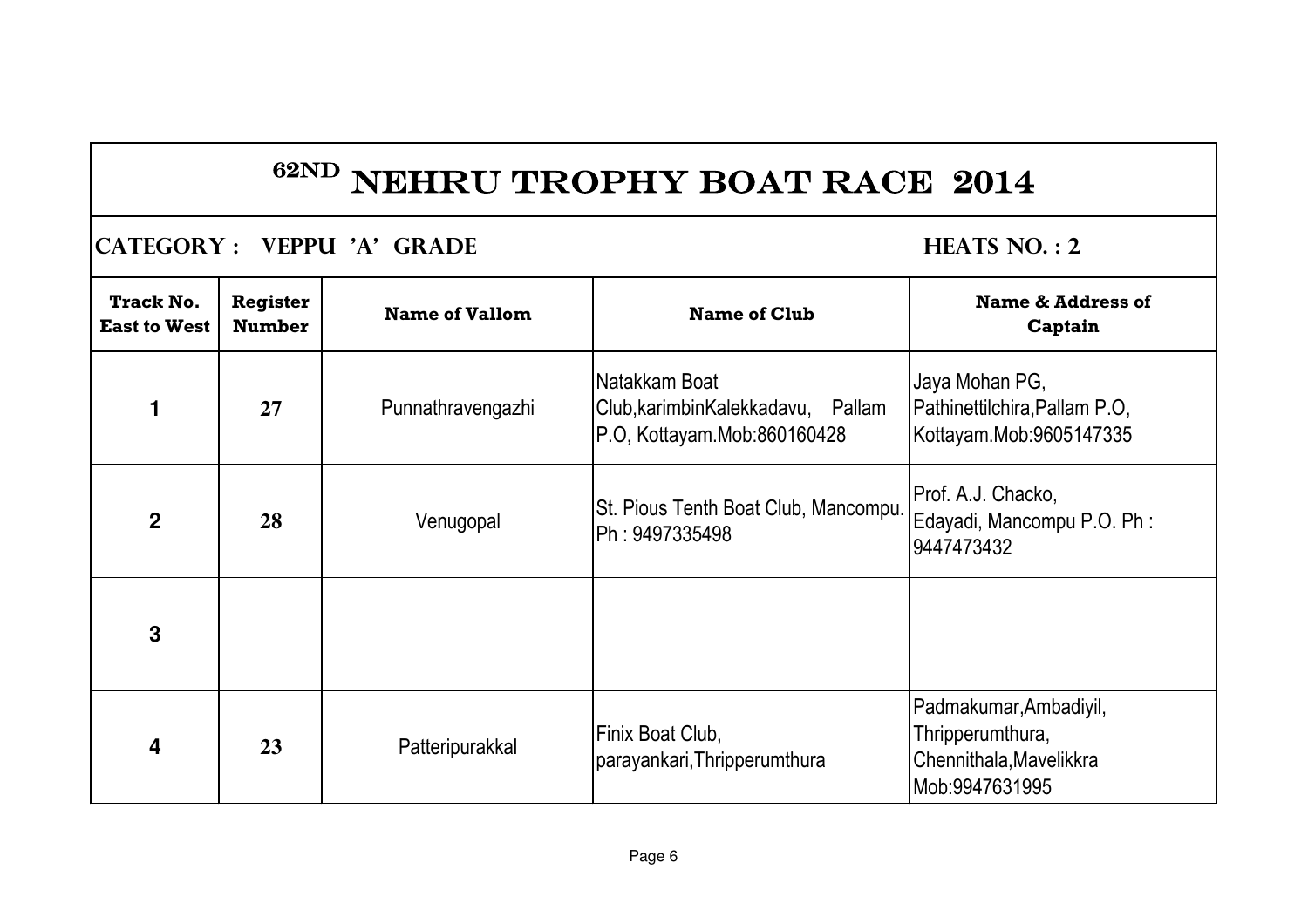| <b>CATEGORY : IRUTTUKUTHY</b><br>$\mathbf{B}'$ |                                  |                       | <b>HEATS NO.:1</b>                                                                 |                                                                                       |  |
|------------------------------------------------|----------------------------------|-----------------------|------------------------------------------------------------------------------------|---------------------------------------------------------------------------------------|--|
| <b>Track No.</b><br><b>East to West</b>        | <b>Register</b><br><b>Number</b> | <b>Name of Vallom</b> | <b>Name of Club</b>                                                                | Name & Address of<br>Captain                                                          |  |
| 1                                              | 46                               | Daniel                | Brothera Boat Club, Kumarakam south P.O.<br>Kottayam .Mob:8606046262               | Jabin Thomas,<br>Kaithapatthil, Kumarakam.<br>Mob:9745129690                          |  |
| $\mathbf 2$                                    | 47                               | St.Antony's           | Veloor Village boat Club, Veloor                                                   | Satheesh Rajan,<br>kothedathil veed, Veloor,<br>Kottayam. Mob:9567281635              |  |
| 3                                              | 41                               | Valiya Pandithan      | PBC Panangad P.O, Mob: 9895105530                                                  | VA Reghuvaran,<br>Vattaparambil veed,<br>Panangad.<br>lMob:9895105530                 |  |
| 4                                              | 61                               | Kunnathparamban       | New freedom Boat Club,<br>sanathanapuram, kalarkod P.O,<br>Alleppey.Mob:9447880866 | Revikumar C,<br>AnmpathilChira, Sanathanapuram,<br>Kalarkod, Alleppey. Mob:9447880866 |  |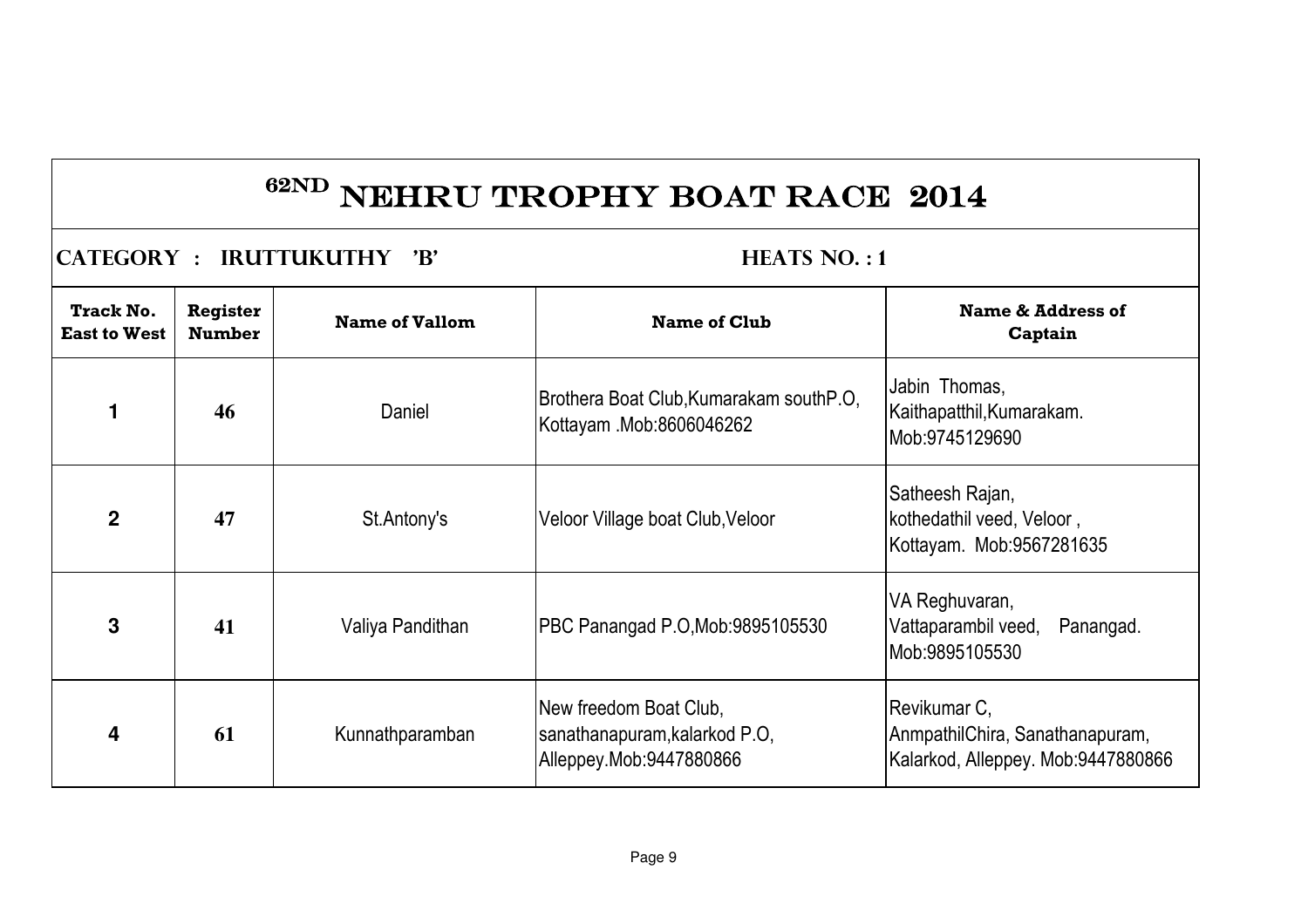### **CATEGORY : IRUTTUKUTHY 'B' HEATS NO. : 2**

| <b>Track No.</b><br><b>East to West</b> | <b>Register</b><br><b>Number</b> | <b>Name of Vallom</b> | <b>Name of Club</b>                                                     | Name & Address of<br>Captain                                           |
|-----------------------------------------|----------------------------------|-----------------------|-------------------------------------------------------------------------|------------------------------------------------------------------------|
|                                         | 48                               | Sree Guruvayoorappan  | Viswamaithri Boat Club,<br>Njarakkal, Ernakulam.<br>Ph:0484-2289138     | MS Sanuprakash,<br>Manayath Veed,<br>Njarakkal P.O,<br>Mob:9495021172  |
| $\mathbf 2$                             | 44                               | St. Sebastyan No: 1   | Oruma Boat Club, Madapla thuruth,<br>Mob:9947520666                     | Titto Thomas,<br>Manavalan House,<br>Mob: 9847446956                   |
| 3                                       | 62                               | Jala Rani             | Thalavadi Boat club, Thalavadi P.O, Pin-<br>689572, Mob: 8593028530     | Sures C,<br>Eran Kannadi, Thalavadi P.O.<br>Mob:9961847890             |
| 4                                       | 49                               | Saravanan             | <b>St. Johns Boat Club, Thekkekara</b><br>P.O, Mangomb. Mob: 8943931464 | Thomas mathew,<br>Thundiyil, Thekkekara P.O,<br>Mangomb.Mob:8943931464 |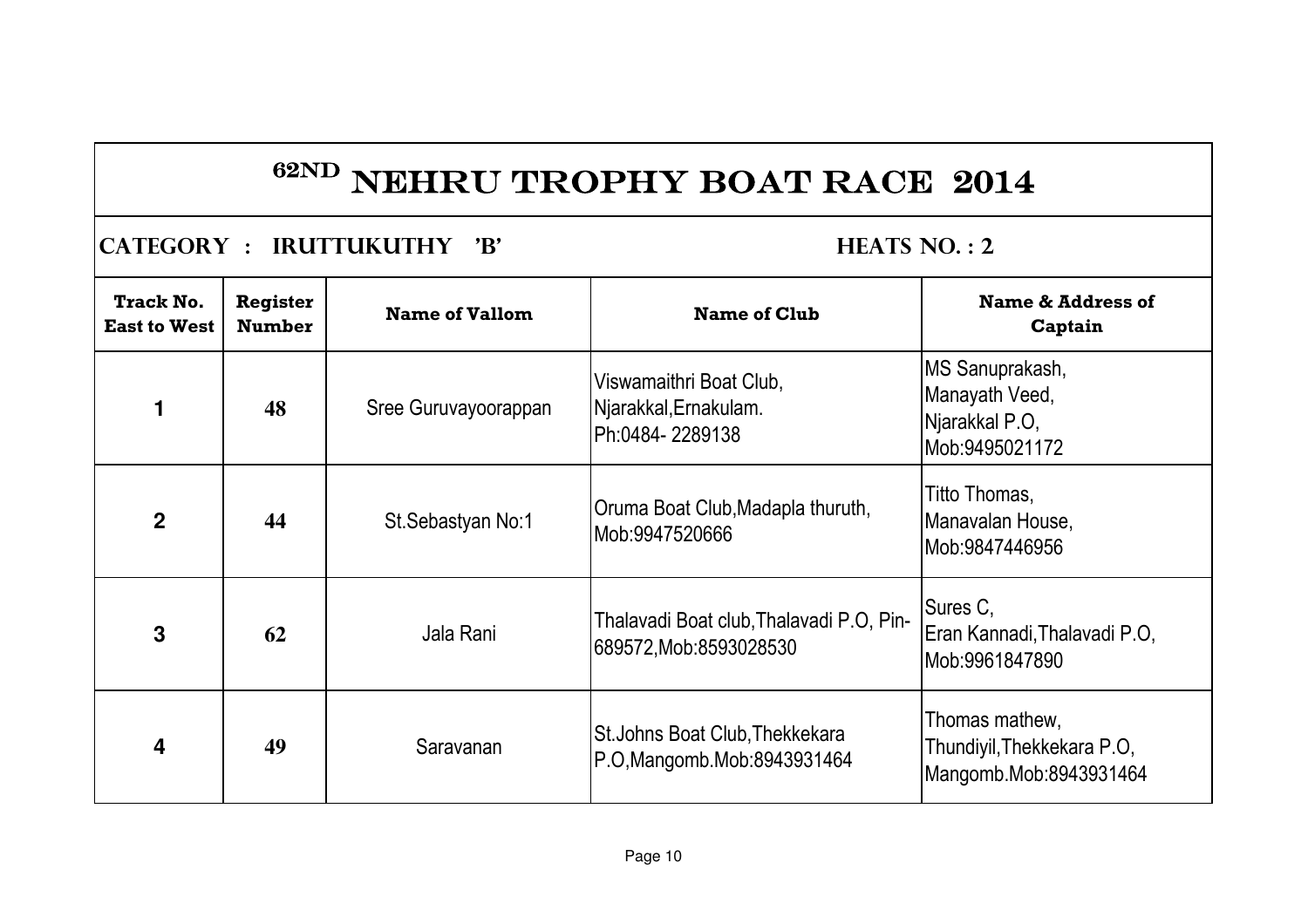| <b>62ND</b><br>NEHRU TROPHY BOAT RACE 2014 |                                  |                       |                                                                                     |                                                                                                       |  |
|--------------------------------------------|----------------------------------|-----------------------|-------------------------------------------------------------------------------------|-------------------------------------------------------------------------------------------------------|--|
| <b>CATEGORY:</b>                           | <b>IRUTTUKUTHY</b>               | $\mathbf{B}'$         |                                                                                     | <b>HEATS NO.: 3</b>                                                                                   |  |
| <b>Track No.</b><br><b>East to West</b>    | <b>Register</b><br><b>Number</b> | <b>Name of Vallom</b> | <b>Name of Club</b>                                                                 | Name & Address of<br>Captain                                                                          |  |
|                                            | 60                               | Sreemuthappan         | Thuruthippuram Boat Club,<br>Thuruthippuram.<br>Mob:9846722805                      | <del>Saratmar,</del><br>Thaikkoottathil Veed, Vadakkum puram<br>P.O.<br>North Parayoar Mah-0544444902 |  |
| $\mathbf 2$                                | 42                               | Thaniyan              | Vismaya Boat Club,<br>Chennamkari                                                   | PR Devadas,<br>Puthanveed, Mob: 94954471166                                                           |  |
| 3                                          | 43                               | Hanuman No-1          | Swan Boat Club,<br>Naduthuruthil Panangad<br><b>IPin: 682506.</b><br>Mob:9995616691 | Raageesh NR,<br>Naduthuruthinu, Panangad.Pin:682506<br>Mob:9995616691                                 |  |
| 4                                          | 45                               | Kaashinathan          | Anthimamahakaalan Boat<br>Club, Eroor West,<br>Thrippunnithura                      | Santhosh PG,<br>Chakkalaparambil veed,<br>Eroor west P.O, Thrippunnithura.<br>Mob:9995504867          |  |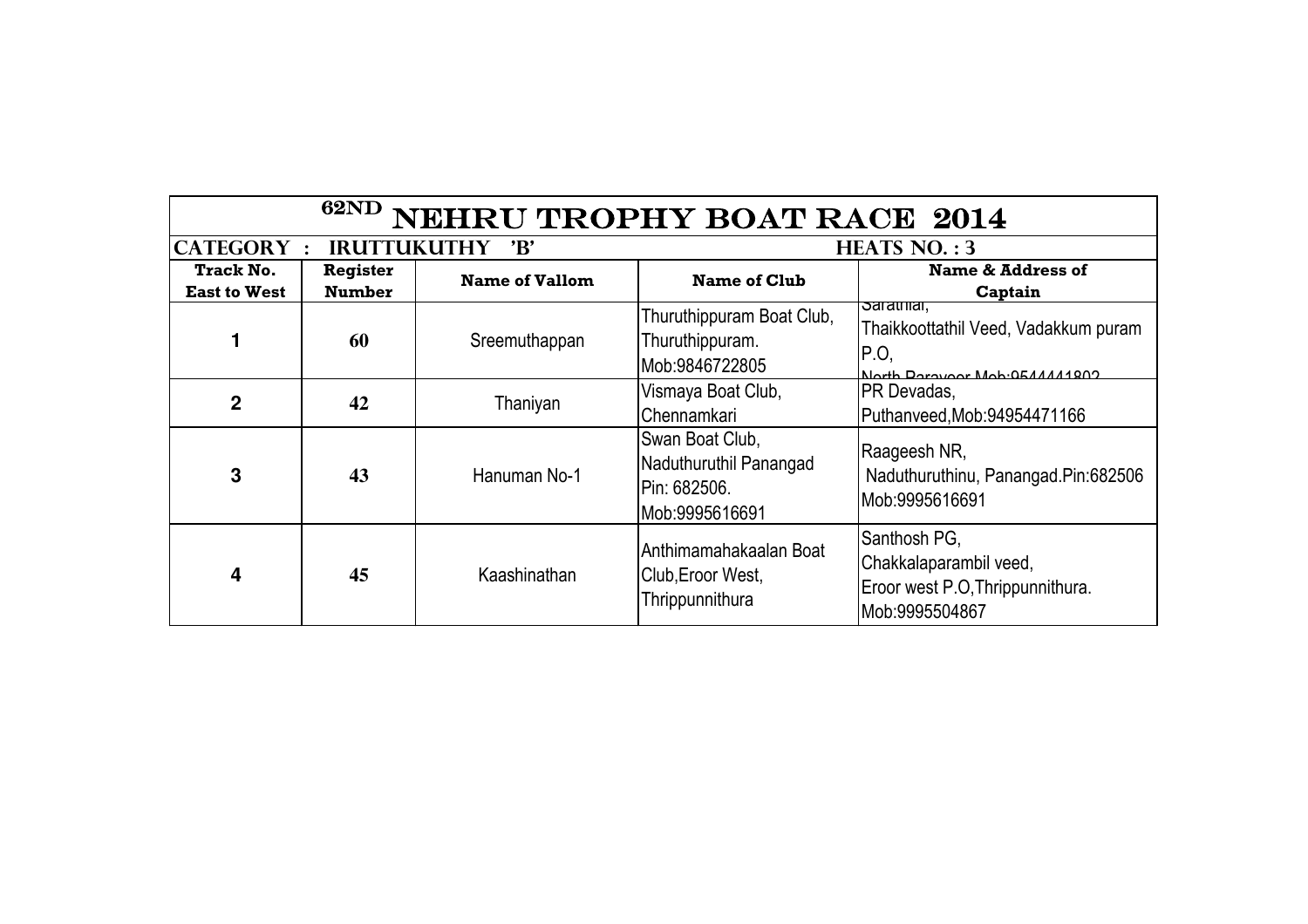### **CATEGORY : IRUTTUKUTHI 'A' GRADE FINAL**

| <b>Track No.</b><br><b>East to West</b> | <b>Register</b><br><b>Number</b> | <b>Name of Vallom</b> | <b>Name of Club</b>                                                                 | Name & Address of<br>Captain                                                             |
|-----------------------------------------|----------------------------------|-----------------------|-------------------------------------------------------------------------------------|------------------------------------------------------------------------------------------|
|                                         | 37                               | Padakkuthira          | Ambedkar Boat Club, Kollaka P.O,<br>Karunagappally                                  | Sivankkutty k,<br>Vayalil IPuthan veed,<br>Kollaka P.O, Karunagappally<br>Mob:9288604978 |
| $\mathbf 2$                             | 39                               | Dayi No-1             | SreeBhadra Arts & Sports Boat Club,<br>Ponga P.O, Ponga, Alleppey<br>Mob:9744501871 | Shinumon TS,<br>Thuruthel Veed, Ponga P.O,<br>Alleppey.Mob:9744501871                    |
| 3                                       | 36                               | Moonnu Thaikkal       | Kuttanad Boat Club, Maampuzhakkari<br>Mob:9048962818                                | Achankunju,<br>Moonnuthaikkal, Mob:9447567193                                            |
| 4                                       | 40                               | Maamodan              | Ambedkar Boat Club, Padinjare Kallada,<br>Kollam.Mob:9847693434                     | Renjith,<br>Renju Bhavanam, Ithottuva Padinjare<br>kallada.Mob:9747124393                |
| 5                                       | 38                               | Thuruthithara         | Kalambur Boat Club,<br>kalamboor, Piravam, Ernakulam. Mob: 994<br>7630480           | Gopi B,<br>Ittyarmala, Kalamboor, Piravam,<br>Ernakulam. Mob:9947428414                  |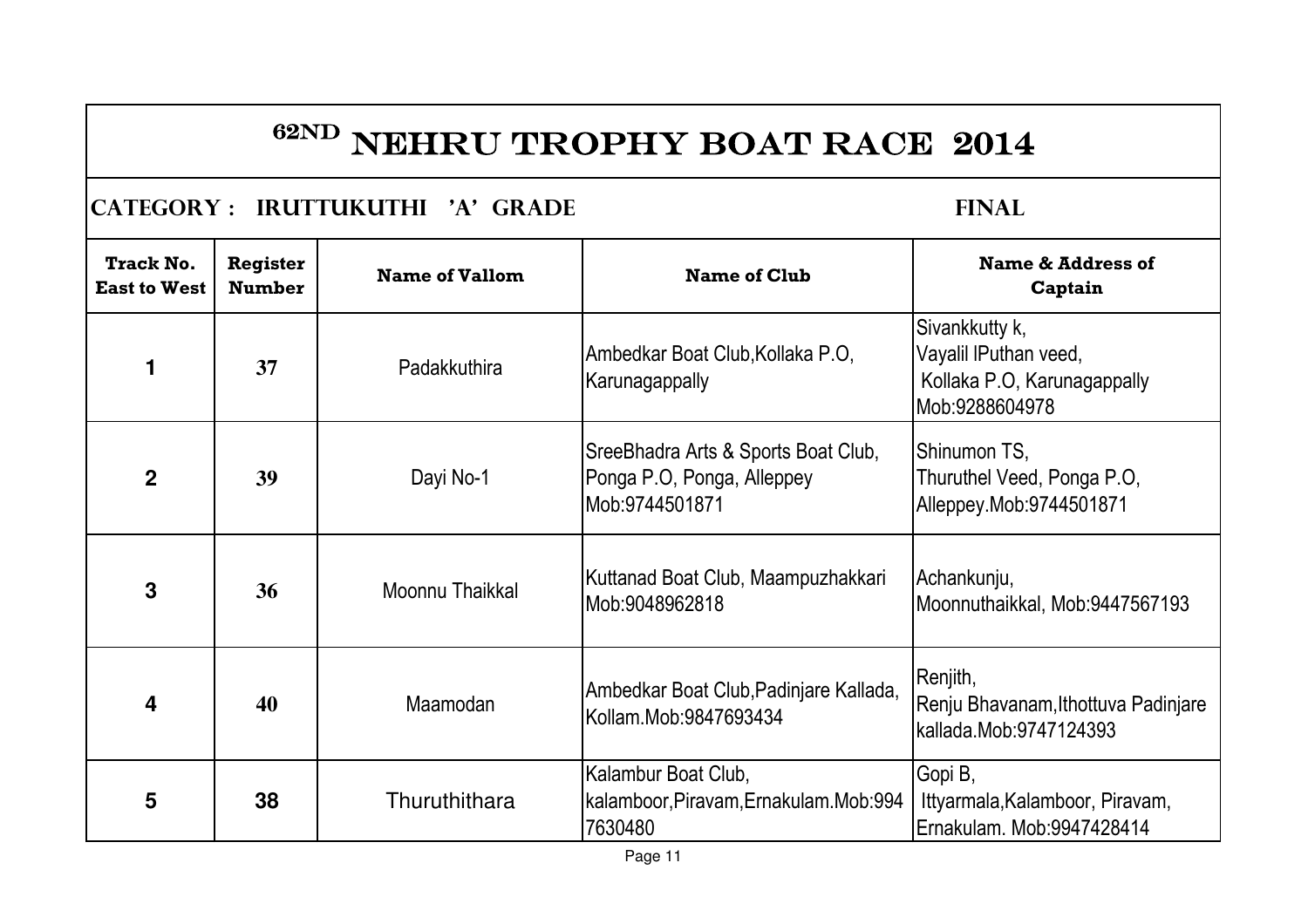|                                         |                                  | CATEGORY : IRUTTUKUTHY 'C' GRADE | <b>PRADARSANAM</b>                                            | <b>HEATS NO:1</b>                                                                                  |
|-----------------------------------------|----------------------------------|----------------------------------|---------------------------------------------------------------|----------------------------------------------------------------------------------------------------|
| <b>Track No.</b><br><b>East to West</b> | <b>Register</b><br><b>Number</b> | <b>Name of Vallom</b>            | <b>Name of Club</b>                                           | <b>Name &amp; Address of</b><br>Captain                                                            |
| 1                                       | 50                               | Jibithattakan                    | Village Boat Club, Muttar<br>Mob:9847010538                   | Baiju k,<br>Aarupurayil, Muttar<br>Mob:9847010538                                                  |
| $\overline{2}$                          | 58                               | Sreeparthasaaradhi               | Brothers Boat Club, Pullad P.O.<br>Chambakulam.Mob:9747175346 | Sunilkumar,<br>Puthanthara,<br>Chambakulam                                                         |
| 3                                       | 52                               | St. Sebastian No-2               | Lions Boat Club,<br>Cheppanam.Mob:9895543460                  | Mukesh,<br>Raaghavaparambath veed,<br>Cheppanam, Panangad P.O.<br>Pin:682506                       |
| 4                                       | 53                               | Mayilvaahanan                    | New freedom Boat club, Kalarkod,<br>Alleppey Mob: 9747880866  | Praveen Sadanadan,<br>Viruthuveli, Leksham veed,<br>Kaakkazham P.O.<br>Ambalappuzha.Mob:9142243863 |
| 5                                       | 51                               | Hanuman No-2                     | Sreebhadra Boat club, Maarad P.O, TV<br>Junction, Ernakulam   | Manesh MM,<br>Maniyanthra veed,<br>Maarad, Ernakulam                                               |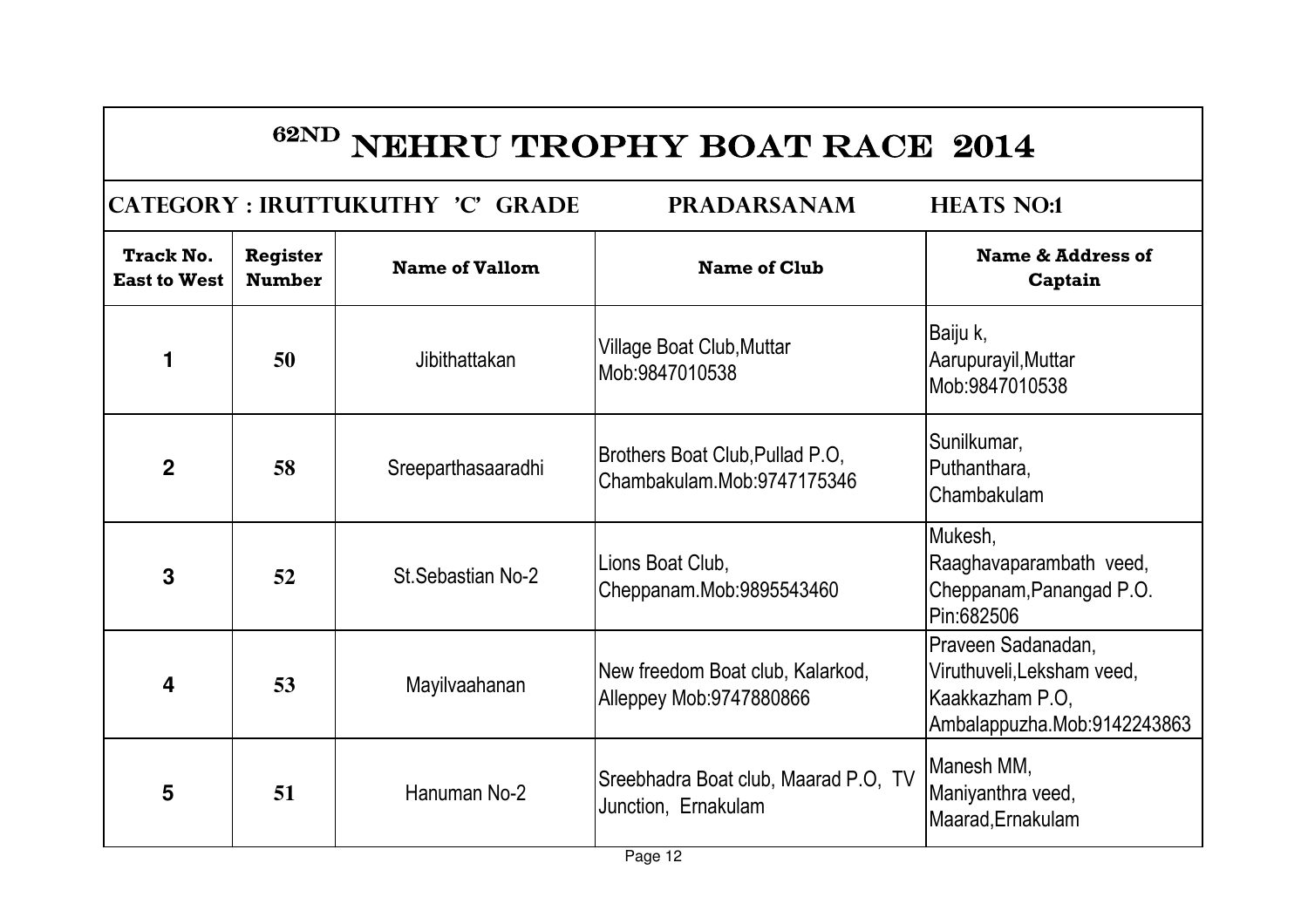| <b>62ND</b><br>NEHRU TROPHY BOAT RACE 2014 |                                                                                       |                       |                                                                                  |                                                                                                             |  |
|--------------------------------------------|---------------------------------------------------------------------------------------|-----------------------|----------------------------------------------------------------------------------|-------------------------------------------------------------------------------------------------------------|--|
|                                            | <b>PRADARSANAM</b><br>CATEGORY : IRUTTUKUTHY 'C'<br><b>GRADE</b><br><b>HEATS NO:2</b> |                       |                                                                                  |                                                                                                             |  |
| <b>Track No.</b><br><b>East to West</b>    | <b>Register</b><br><b>Number</b>                                                      | <b>Name of Vallom</b> | <b>Name of Club</b>                                                              | <b>Name &amp; Address of</b><br>Captain                                                                     |  |
| 1                                          | 56                                                                                    | Cheriyaparamban       | Kottappuram, Arts, Sports& Agustine,<br>Boat Race Club, Aroor<br>P.O. Cherthala. | Vattakkad, Aroor P.O.<br>Cherthala, Allepey                                                                 |  |
| $\overline{2}$                             | 55                                                                                    | <b>GMS</b>            | <b>KBC Boat Club, Eroor</b><br>Mob: 9745157704                                   | Ratheesh Revi,<br>Padinjaru, Kunnumma P.O, Puthan thundyil veed, eroor P.O,<br>Kunnumma P.O, Mob:9745157704 |  |
| 3                                          | 59                                                                                    | Vadakkumnathan        | Thekkekkara Boat club,<br>Mob;9961814653                                         | V K Uthaman,<br>Vazhathara, Thekkekkara P.O.                                                                |  |
| 4                                          | 57                                                                                    | Puthanpurayil         | Kidangara Boat club,<br>Kidangara P.O, Alleppey.<br>Mob:9562701921               | Ebin viswanathan,<br>Kattedath veed, Kidangara P.O,<br>Alleppey. Mob:9562701921                             |  |
| 5                                          | 54                                                                                    | Sreebhadra            | Sahrudaya kumarakam<br>Boat Club,<br>Mob:8891387158                              | TB Bhadran,<br>Thaikkottathil veed, Vadakkum puram<br>P.O, North paravoor<br>Mob: 9562613524                |  |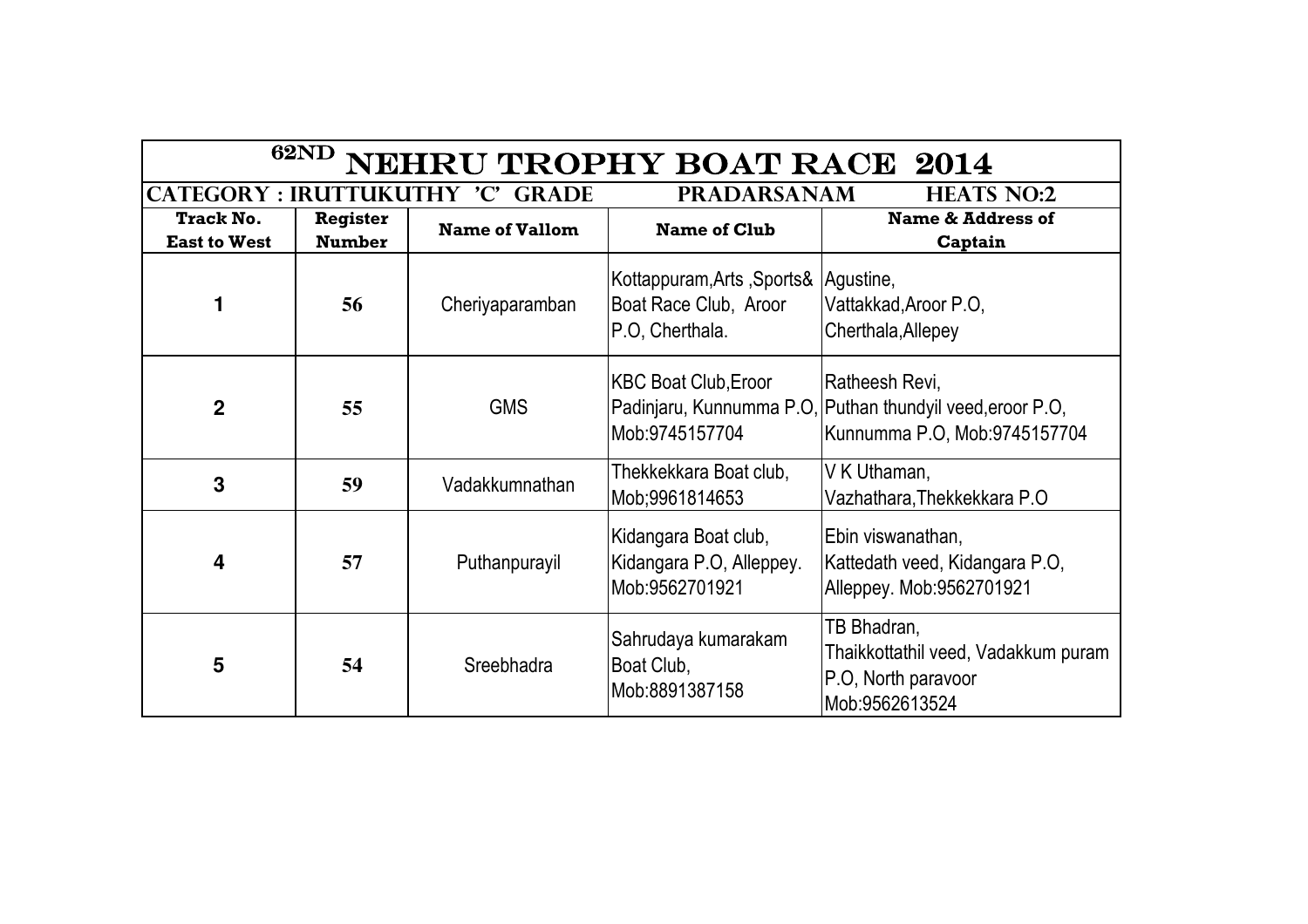### **CATEGORY : CHUNDAN ALANKARA PRADARSHANAM**

| <b>Track No.</b><br><b>East to West</b> | Register<br><b>Number</b> | <b>Name of Vallom</b> | <b>Name of Club</b>                           | <b>Name &amp; Address of</b><br>Captain                                        |
|-----------------------------------------|---------------------------|-----------------------|-----------------------------------------------|--------------------------------------------------------------------------------|
| $\blacksquare$                          | 13                        | Alappad Chundan       | Friends Boat Club,<br>Nedumudi.Mob:9495209883 | K.G Madhusoodhanan,<br>kavalakkal chira,<br>Chembupuram P.O,<br>Mob:9495209883 |
| $\mathbf 2$                             |                           |                       |                                               |                                                                                |
| $\mathbf{3}$                            |                           |                       |                                               |                                                                                |
| $\overline{\mathbf{4}}$                 |                           |                       |                                               |                                                                                |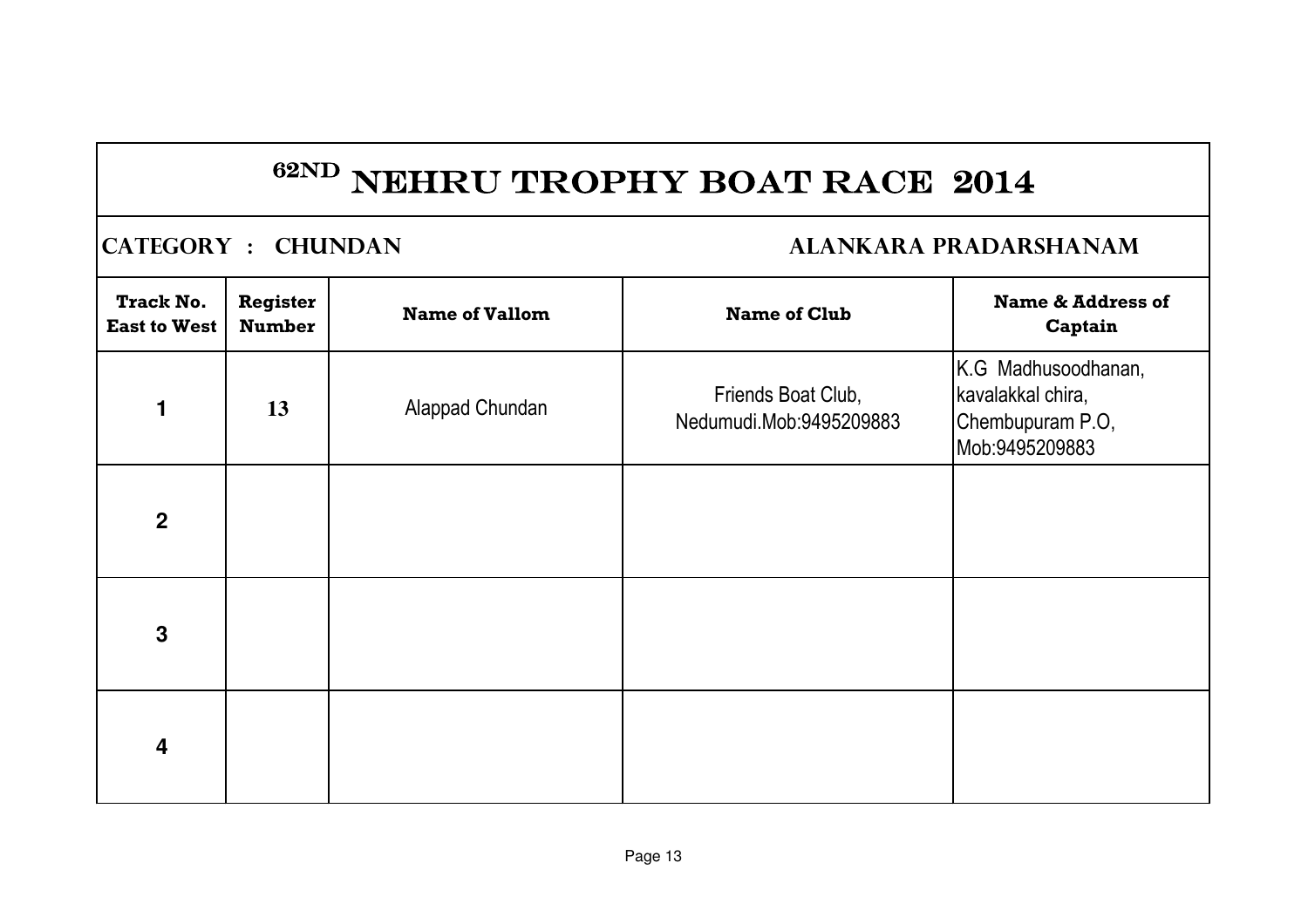$\begin{bmatrix} \text{CATEGORY} : \text{CHURULAR} \\ \text{CATEGORY} : \text{CHURULAR} \end{bmatrix}$ 

| Track No.<br><b>East to West</b> | <b>Register</b><br><b>Number</b> | <b>Name of Vallom</b> | <b>Name of Club</b>                                                    | <b>Name &amp; Address of</b><br>Captain                                                        |
|----------------------------------|----------------------------------|-----------------------|------------------------------------------------------------------------|------------------------------------------------------------------------------------------------|
|                                  | 64                               | Kodimatha             | Sunny water Sports Academy,<br>Muttar P.O. Alleppey.<br>Mob:9539323615 | Xavior V mathew,<br>Veluthuruthel veed, Muttar P.O.<br>Alleppey.Mob:9539323615, 9961288528     |
| $\overline{2}$                   | 63                               | Vengal Puthan veedan  | <b>Friends Boat</b><br>Club, Thennadi, Thakazhi                        | S.K Chandran,<br>Trivandram Aarattukadav Puthan veed,<br>Vellayani, Ookkod P.O, Mob:9526342971 |
| 3                                | 66                               | Velangadan            | Ponga United College, Ponga P.O.<br>Pin:688503.Mob:9142142426          | IP.C John.<br>Pulluparambil, Ponga P.O, Pin: 688503                                            |
| 4                                | 65                               | Kurupp paramban       | Kottayam co-operative College,<br>Kottayam p.O, Mob:9745617659         | Muhamad Alilal,<br>Kakkakalam,Thiruvaarrp<br>P.O.Kottayam.Mob:9947481536                       |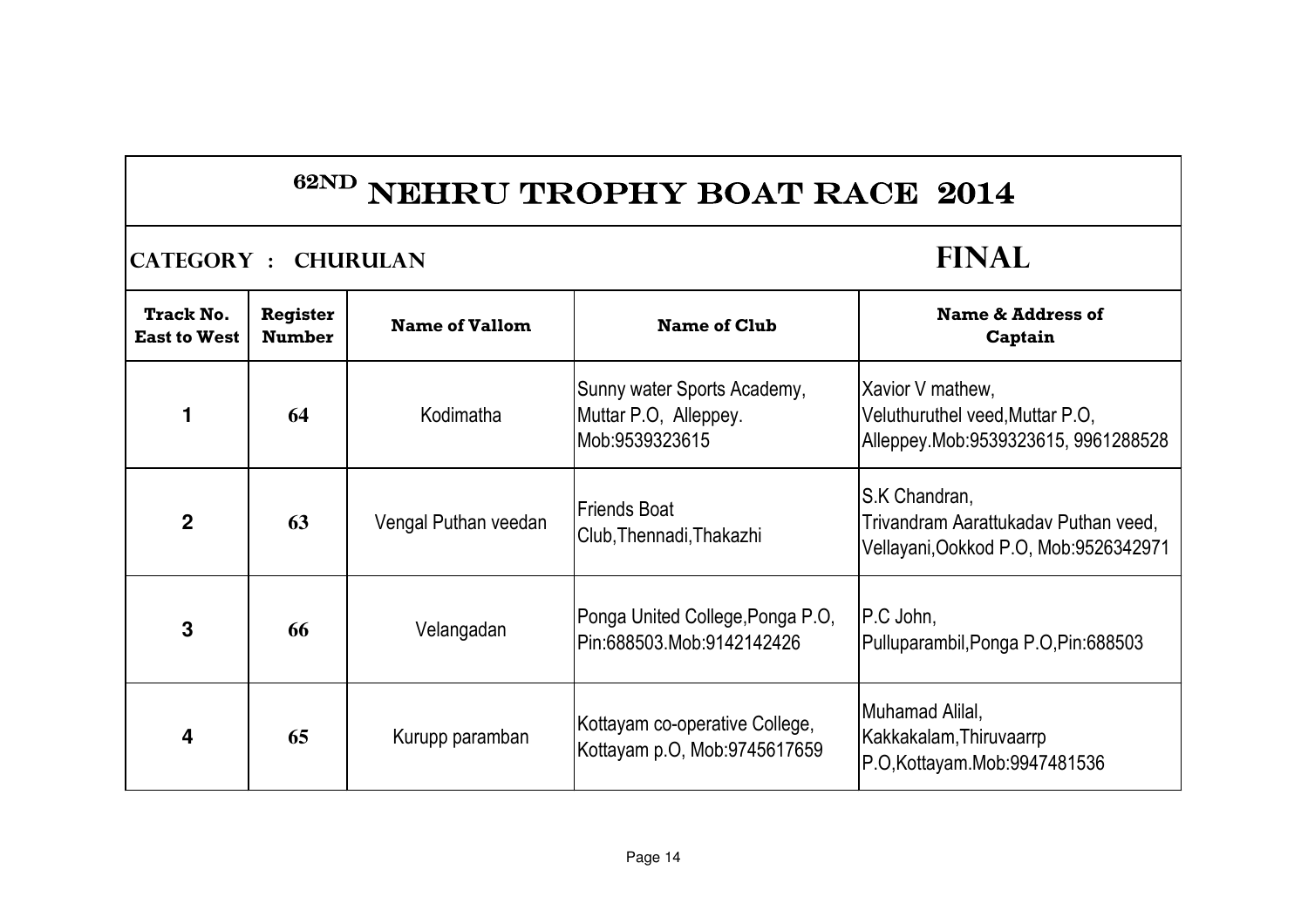### **CATEGORY : THEKKANODI (VANITHA) KETT VALLAM FINAL**

| <b>Track No.</b><br><b>East to West</b> | <b>Register</b><br><b>Number</b> | <b>Name of Vallom</b> | <b>Name of Club</b>                                                                                        | Name & Address of<br>Captain                                                          |
|-----------------------------------------|----------------------------------|-----------------------|------------------------------------------------------------------------------------------------------------|---------------------------------------------------------------------------------------|
|                                         | 68                               | <b>Kaattil Thekk</b>  | Elevan Star Boat Club, Nehru Trophy<br>Ward, Alleppey. Mob:8943062990                                      | Beenumol,<br>Binu bhavanam, Nehru Trophy<br>ward, Alleppey.                           |
| $\overline{2}$                          | 67                               | Kambini               | Vanitha Boat Club, Kainakiri,<br>Kuppappuram P.O, Kainakiri<br>Mob:9961608820                              | Janitha,<br>Vaikkathukaran chira, Nehru<br>Trophy ward, Avalukkunnu P.O,<br>Alleppey. |
| 3                                       | 70                               | Chellikkadan          | Samyuktha saamskarika samithi, Gopala Thankamma Gopalan,<br>sadanam,<br>Amabathilchira, Kalarkod, Alleppey | Gopala sadanam, Ambathil chira,<br>Kalarkod, Allepey-3                                |
| 4                                       |                                  |                       |                                                                                                            |                                                                                       |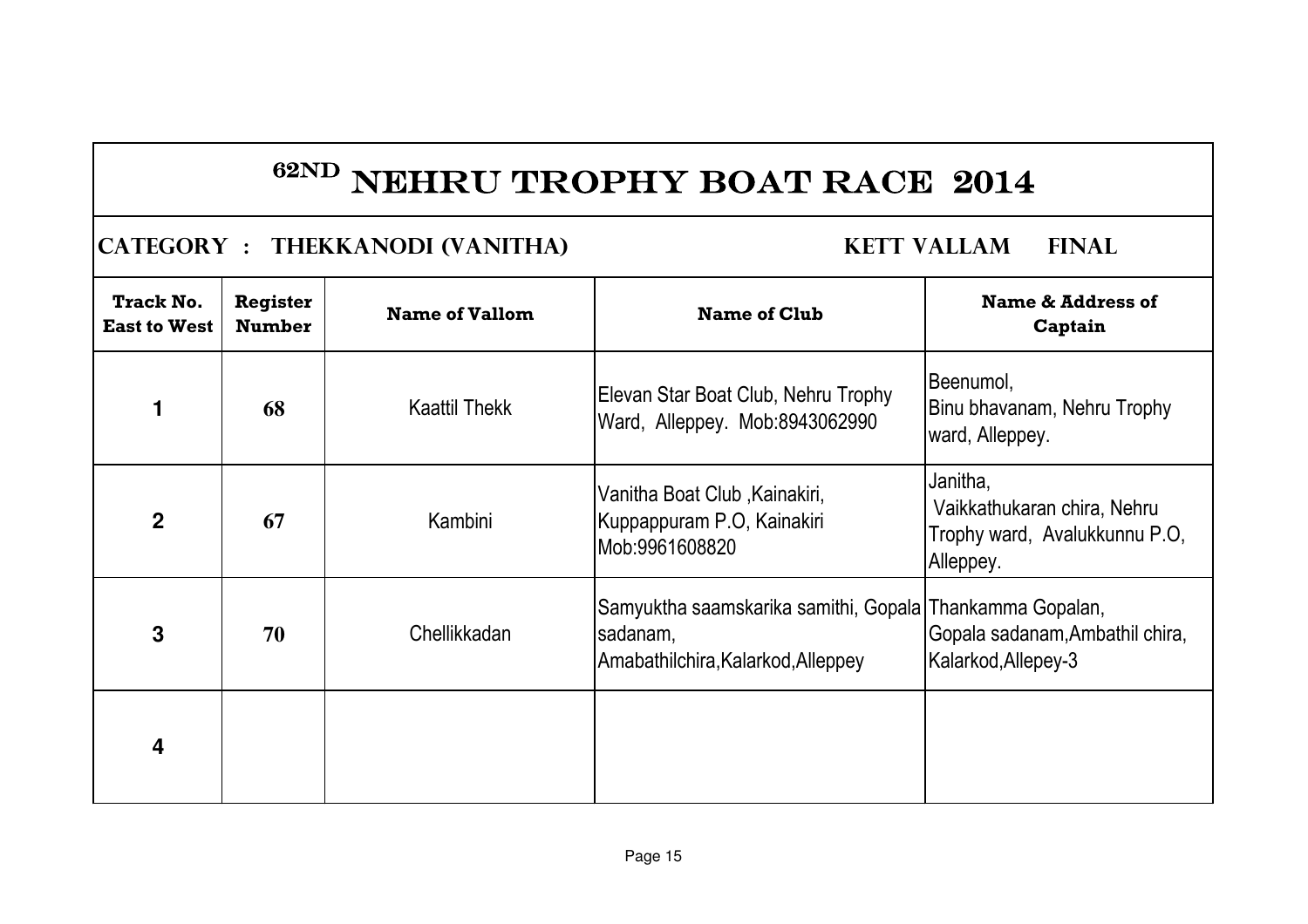| <b>62ND</b><br>NEHRU TROPHY BOAT RACE 2014 |                                  |                             |                                                                                  |                                                                                                              |
|--------------------------------------------|----------------------------------|-----------------------------|----------------------------------------------------------------------------------|--------------------------------------------------------------------------------------------------------------|
| <b>CATEGORY:</b>                           |                                  | <b>THEKKANODI (VANITHA)</b> |                                                                                  | <b>THARA VALLAM (FINAL)</b>                                                                                  |
| <b>Track No.</b><br><b>East to West</b>    | <b>Register</b><br><b>Number</b> | <b>Name of Vallom</b>       | <b>Name of Club</b>                                                              | <b>Name &amp; Address of</b><br>Captain                                                                      |
|                                            | 68                               | Kaattil thekkathil          | Friend's Boat Club.<br>Punnamada, Alleppey.<br>Mob:963392646                     | Shaanimol shaji, Vaikkathukaaran<br>chira, Nehru trophy ward,<br>Avalukkunnu P.O.<br>Alleppey.Mob:9946510638 |
| $\overline{2}$                             | 71                               | Devas                       | Sangeetha Boat Club, Nehru<br>trophy ward, Mob:9037495910                        | Harsha baiju,<br>Matathu parambil,<br>Kommadi.Mob:9895241977                                                 |
| 3                                          |                                  |                             |                                                                                  |                                                                                                              |
| 4                                          | 69                               | Saaradhi                    | Aiswarya Boat Club,<br>Karumadi P.O.<br>Ambalappuzha,<br>Alleppey.Mob:9947795210 | Surabala Salim,<br>Puthan Peedikayil,<br>Valiya Paramb, Thrikkunnapuzha,<br>Mob:9447505252                   |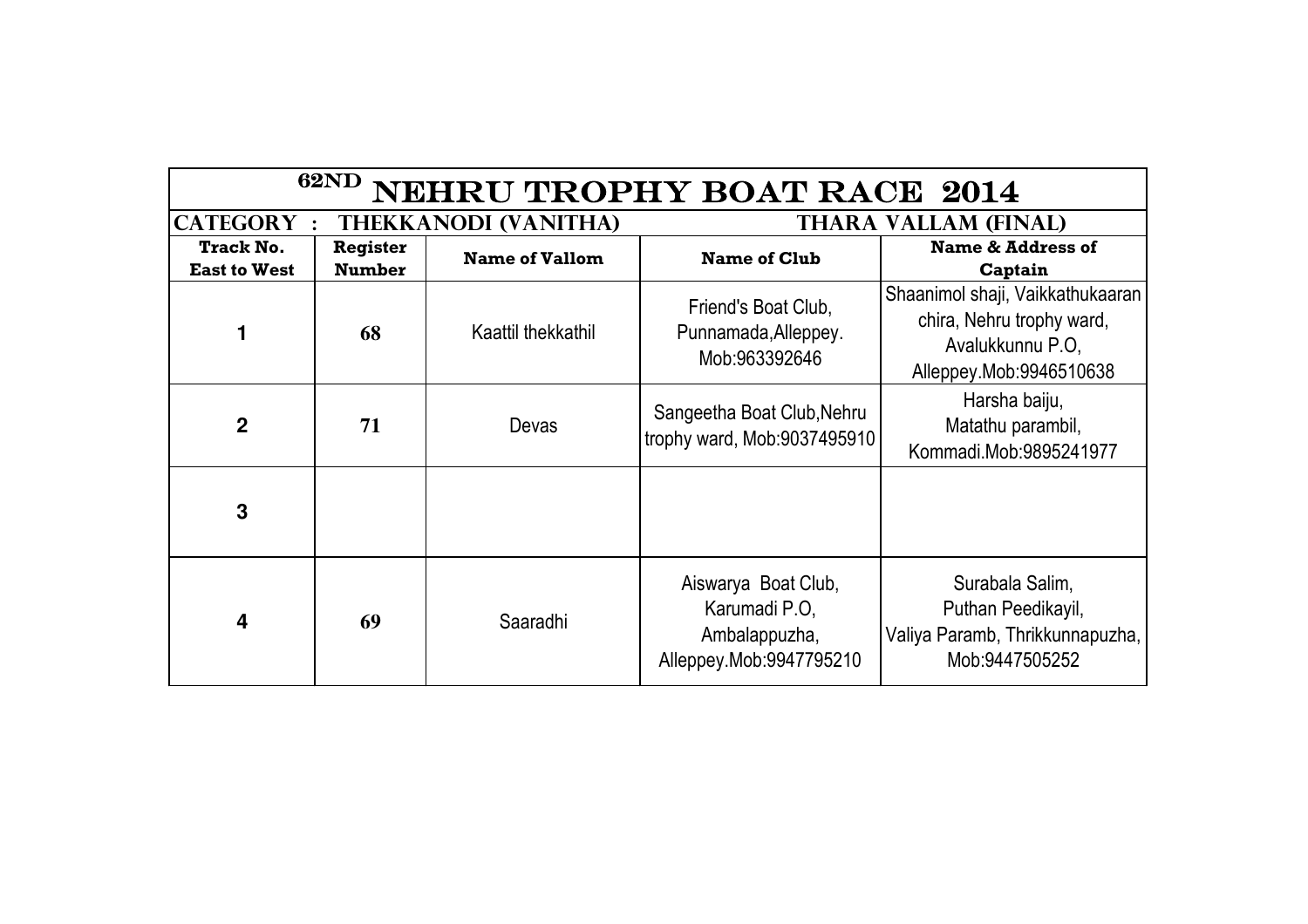| <sup>62ND</sup> NEHRU TROPHY BOAT RACE 2014 |                                    |  |
|---------------------------------------------|------------------------------------|--|
|                                             |                                    |  |
| <b>Track No.</b><br><b>East to West</b>     | <b>IRUTTUKUTHY GRADE 'B' FINAL</b> |  |
| 1                                           | $1st$ in the $1st$ Heats           |  |
| $\overline{2}$                              | $1st$ in the $2nd$ Heats           |  |
| 3                                           |                                    |  |
| 4                                           | $1st$ in the $3rd$ Heats           |  |

٦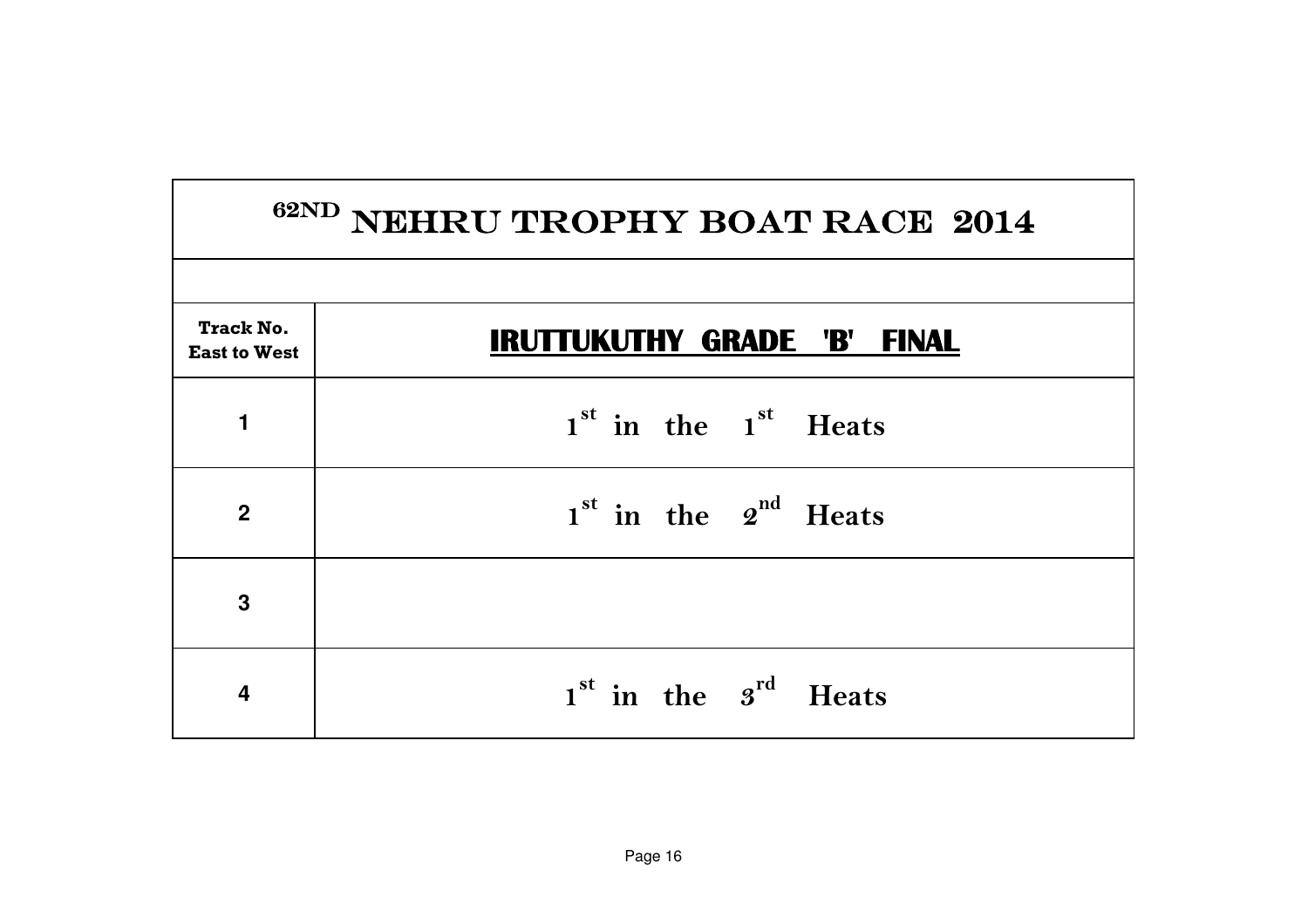| <b>Track No.</b><br><b>East to</b><br><b>West</b> | <b>IRUTTUKUTHY GRADE 'C' FINAL</b>           |
|---------------------------------------------------|----------------------------------------------|
| $\blacksquare$                                    | $1st$ in the $2nd$ Heats                     |
| $\overline{2}$                                    | 1 <sup>st</sup> in the 1 <sup>st</sup> Heats |
| 3                                                 | $2^{nd}$ in the $2^{nd}$ Heats               |
|                                                   | $2nd$ in the $1st$ Heats                     |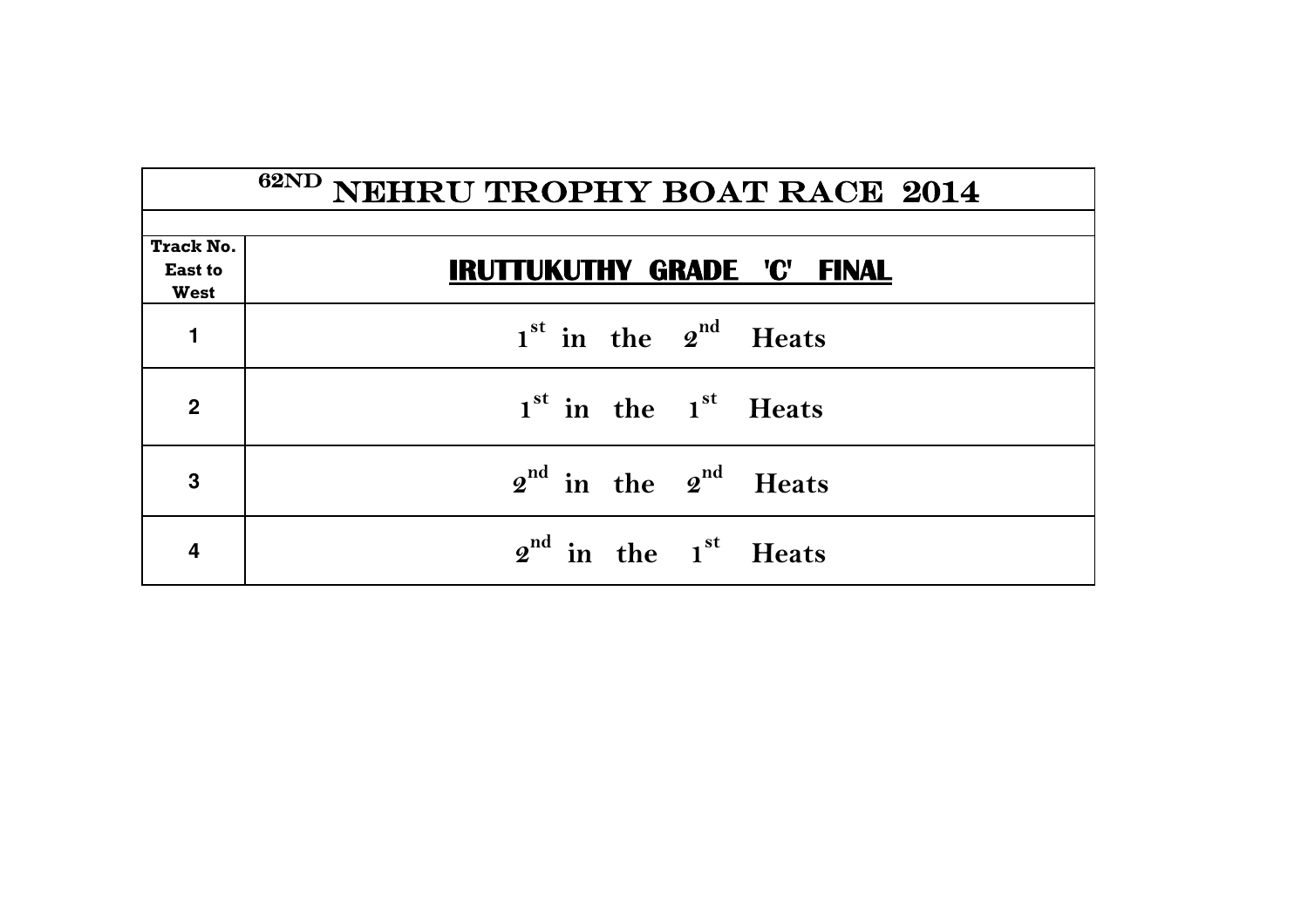### $\begin{bmatrix} \text{CATEGORY} : \text{VEPPU } 'B' \text{ GRADE} \end{bmatrix}$

| <b>Track No.</b><br><b>East to West</b> | <b>Register</b><br><b>Number</b> | <b>Name of Vallom</b>  | <b>Name of Club</b>                                                                        | <b>Name &amp; Address of</b><br>Captain                                               |
|-----------------------------------------|----------------------------------|------------------------|--------------------------------------------------------------------------------------------|---------------------------------------------------------------------------------------|
| 1                                       | 32                               | Punnathrapurakkal      | Central Boat Club, kainakiri P.O.<br>Alleppey.Mob:9020271485                               | Thomas thomas.<br>Puthanparambil, Kainakiri P.O.<br>Alleppey.Mob:9020271485           |
| $\overline{2}$                          | 30                               | Panayakkazhipp         | Nattakam VillageBoat Club, Nattakam<br>P.O, Kottayam. Mob:9446063625                       | Omanakkuttan,<br>Karott veed,<br>NattakamP.O, Kottayam.<br>Mob:9446063625             |
| 3                                       | 33                               | Chiramel thottukadavan | Janasakthi Boat Club& Charitable<br>Trust, mangomb, Chathurthyakari P.O,<br>Mob:9496230801 | Anilthomas,<br>Ponnavadayil, mangomb, Chathurth<br>yakari P.O, Mob: 9447505699        |
| 4                                       | 31                               | Moonnu thaikkan        | Loord matha Boat Club, Chenamkari,<br>Kainakiri east P.O.<br>Alleppey.Mob:9847464289       | PM Naufal,<br>Puthan Purayil, Ponnad P.O,<br>Mannamcherry,<br>Alleppey.Mob:9388341441 |
| 5                                       | 34                               | <b>Duke</b>            | Punja kalakayikavedi, Vdakke<br>aatupuram, AlleppeyMob: 9539599141                         | Devasya Thomas,<br>Puthanparamb, Chennamkari. Mob<br>:9539498543                      |
| 6                                       | 35                               | Ottathaikkan           | Chengalam Boat Club,<br>Chengalam south P.O,<br>Mob:9895035049                             | Babuchennapookkariyil,<br>Chengalam South P.O,<br>Thiruvaarpp, Mob: 9895035049        |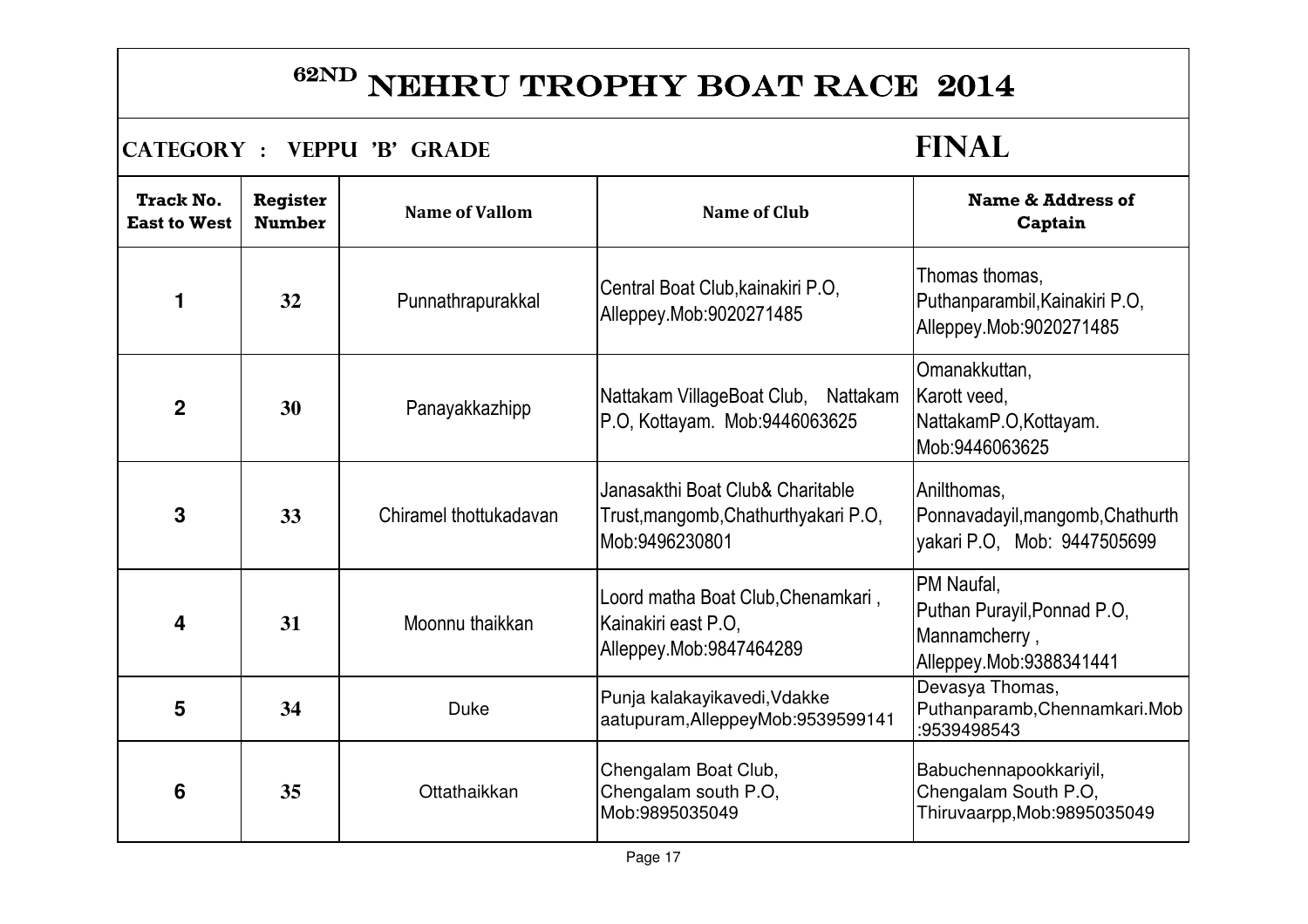|                                         | <sup>62ND</sup> NEHRU TROPHY BOAT RACE 2014  |
|-----------------------------------------|----------------------------------------------|
| <b>Track No.</b><br><b>East to West</b> | <b>IRUTTUKUTHY GRADE 'A'</b><br><b>FINAL</b> |
| 1                                       | $1th$ in the $2st$ Heats                     |
| $\overline{2}$                          | $2^{st}$ in the $2^{nd}$ Heats               |
| 3                                       | $1st$ in the $1st$ Heats                     |
| 4                                       | $^{2nd}$ in the 1 <sup>th</sup> Heats        |

 $\mathbf{I}$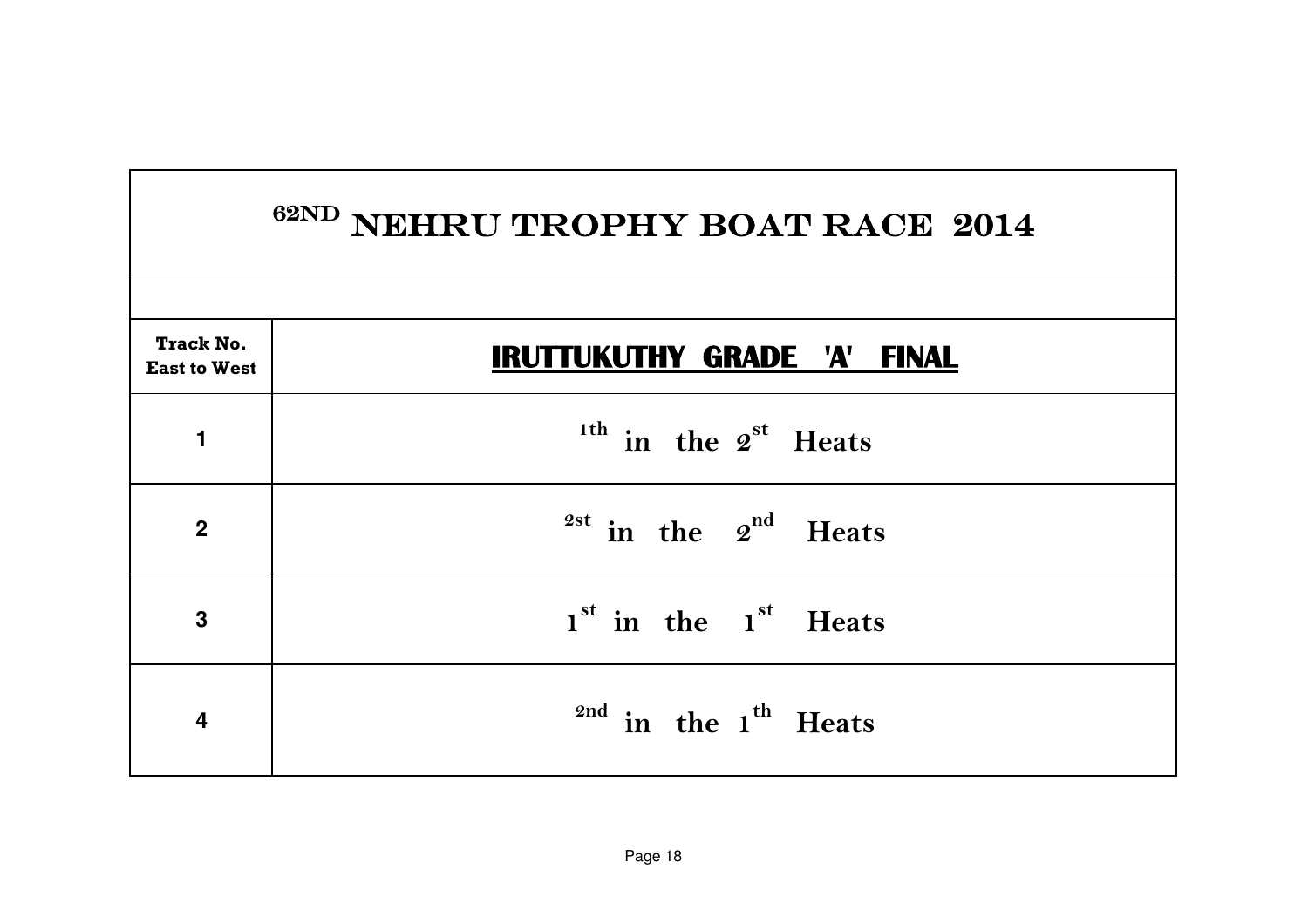|                                         | <sup>62ND</sup> NEHRU TROPHY BOAT RACE 2014 |
|-----------------------------------------|---------------------------------------------|
|                                         |                                             |
| <b>Track No.</b><br><b>East to West</b> | <b>VEPPU GRADE 'A' FINAL</b>                |
| 1                                       | $2nd$ in the 1 <sup>st</sup> Heats          |
| $\overline{2}$                          | $1st$ in the $1th$ Heats                    |
| 3                                       | $2^{nd}$ in the $2^{nd}$ Heats              |
| $\overline{\mathbf{4}}$                 | $2^{nd}$ in the $2^{nd}$ Heats              |

Г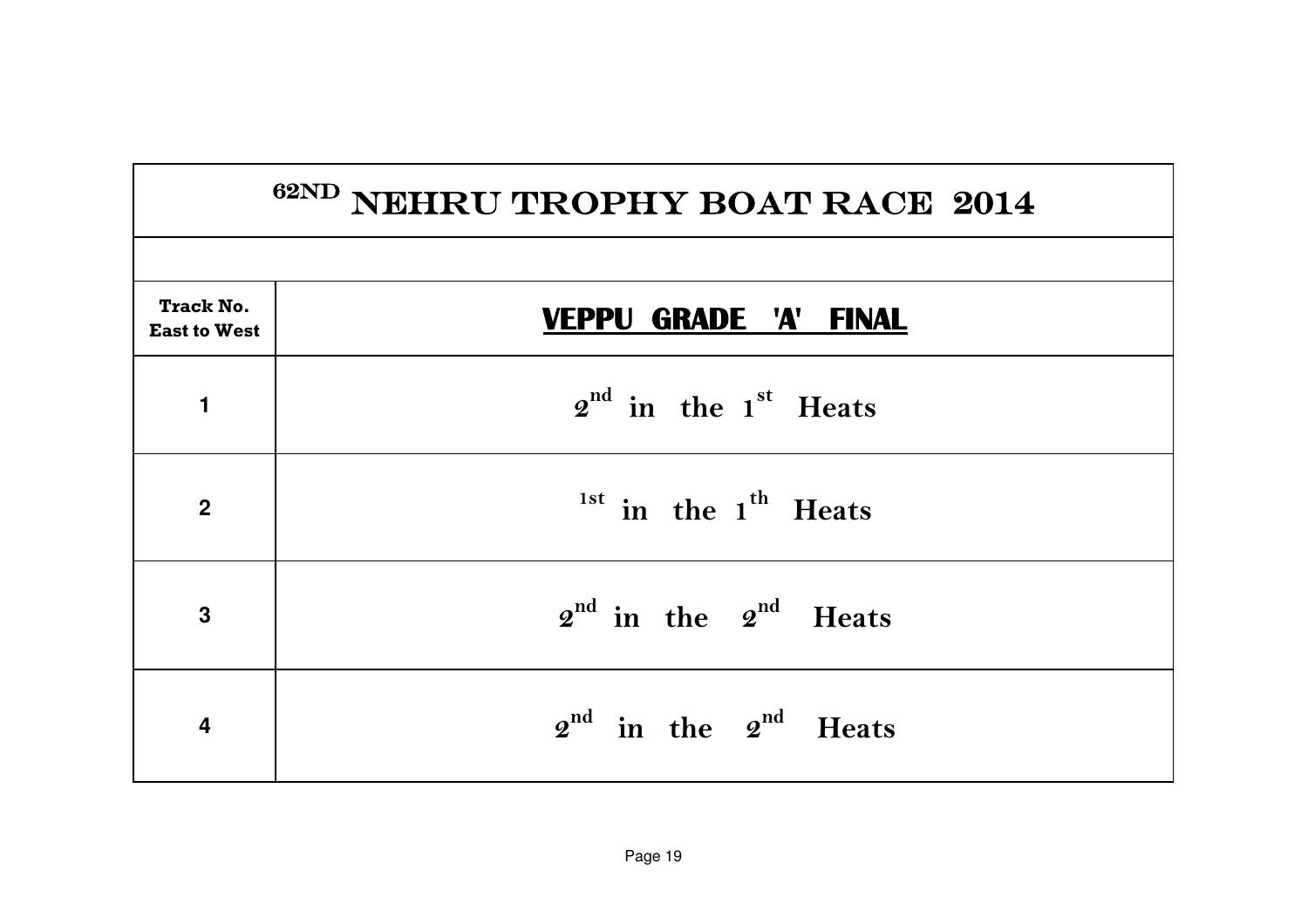|                                         | 62NDNEHRU TROPHY BOAT RACE 2014              |  |  |  |
|-----------------------------------------|----------------------------------------------|--|--|--|
|                                         | <b>CHUNDAN</b>                               |  |  |  |
| <b>Track No.</b><br><b>East to West</b> | 3rd RunnerUp                                 |  |  |  |
| 1                                       | $4^{\text{th}}$ in the $2^{\text{nd}}$ Heats |  |  |  |
| $\overline{2}$                          | $4^{\text{th}}$ in the 1 <sup>th</sup> Heats |  |  |  |
| $\overline{3}$                          | $4^{\text{th}}$ in the $4^{\text{th}}$ Heats |  |  |  |
| $\overline{\mathbf{4}}$                 | $4^{\text{th}}$ in the $3^{\text{rd}}$ Heats |  |  |  |

 $\mathbf{L}$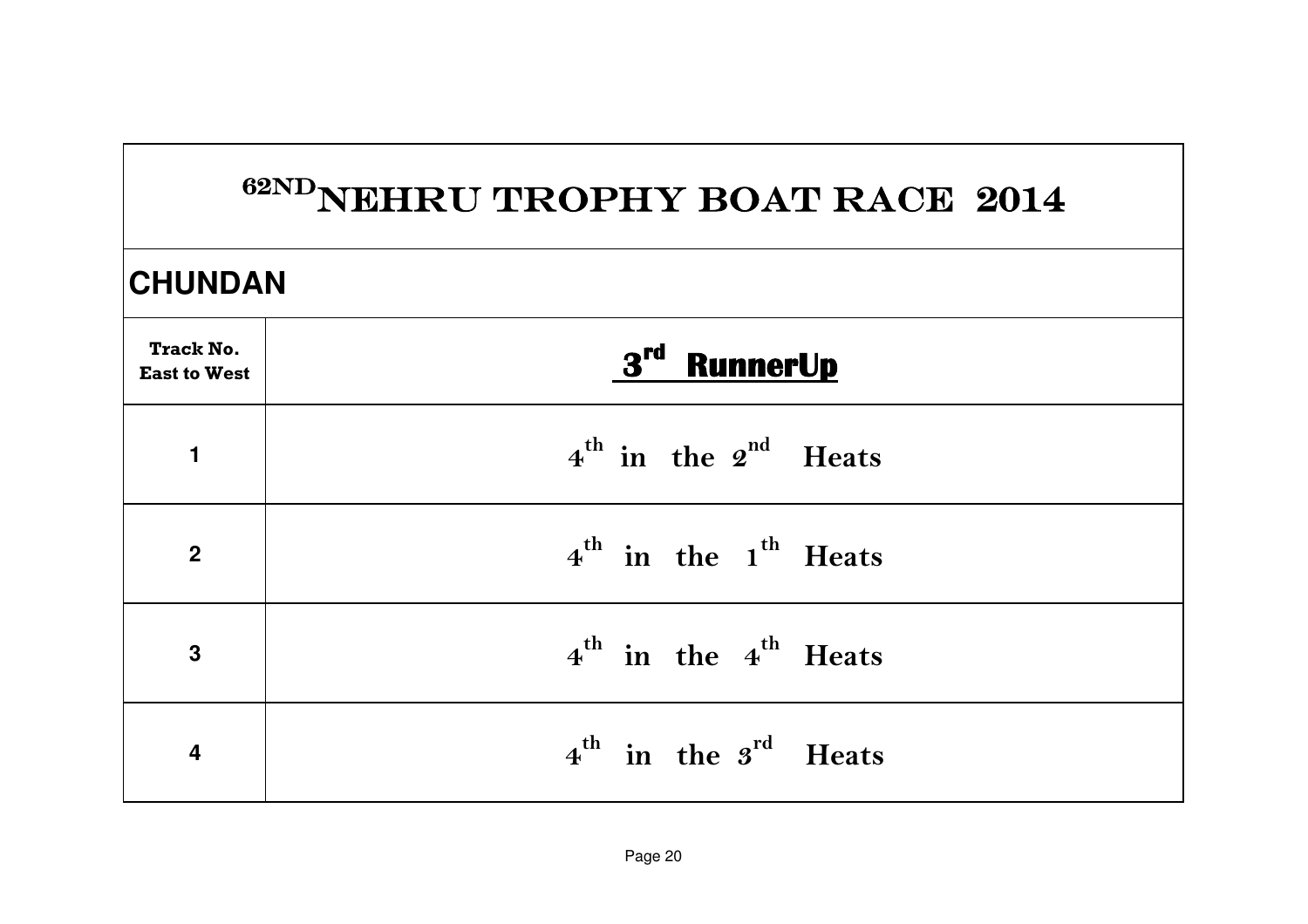|                                         | 62ND NEHRU TROPHY BOAT RACE 2014             |  |  |
|-----------------------------------------|----------------------------------------------|--|--|
| <b>CHUNDAN</b>                          |                                              |  |  |
| <b>Track No.</b><br><b>East to West</b> | 2 <sup>nd</sup> RunnerUp final               |  |  |
| 1                                       | $3^{\text{rd}}$ in the $2^{\text{nd}}$ Heats |  |  |
| $\overline{2}$                          | $3^{\text{rd}}$ in the 4 <sup>th</sup> Heats |  |  |
| 3                                       | $s^{rd}$ in the $s^{rd}$ Heats               |  |  |
| 4                                       | $s^{rd}$ in the 1 <sup>th</sup> Heats        |  |  |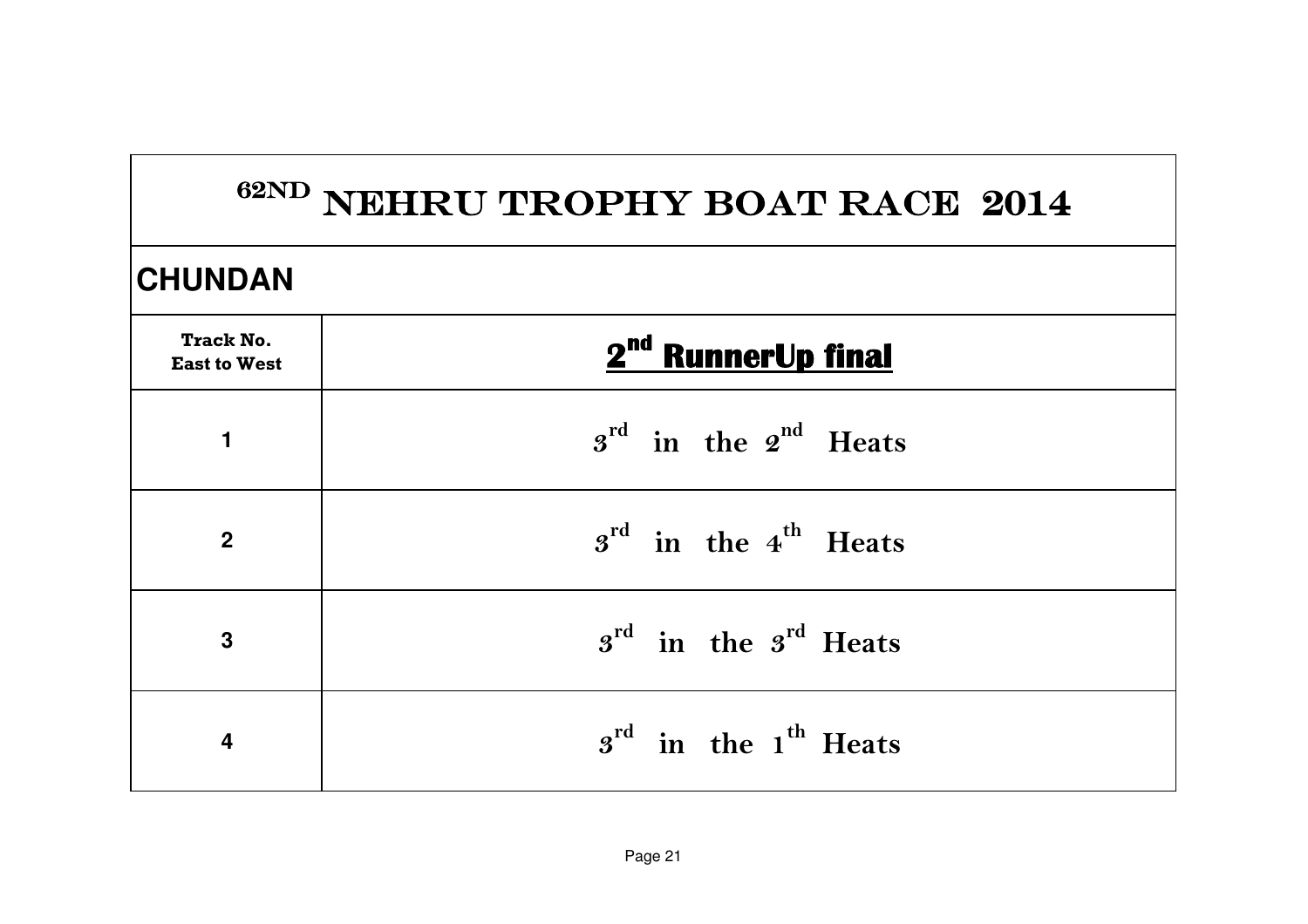### **CHUNDAN**

| <b>Track No.</b><br><b>East to West</b> | <b>FINAL</b>                       |
|-----------------------------------------|------------------------------------|
| 1                                       | $Ist$ in the 4 <sup>th</sup> Heats |
| $\boldsymbol{2}$                        | $Ist$ in the $Ith$ Heats           |
| $\mathbf{3}$                            | $Ist$ in the $Ird$ Heats           |
| 4                                       | $Ist$ in the $2nd$ Heats           |